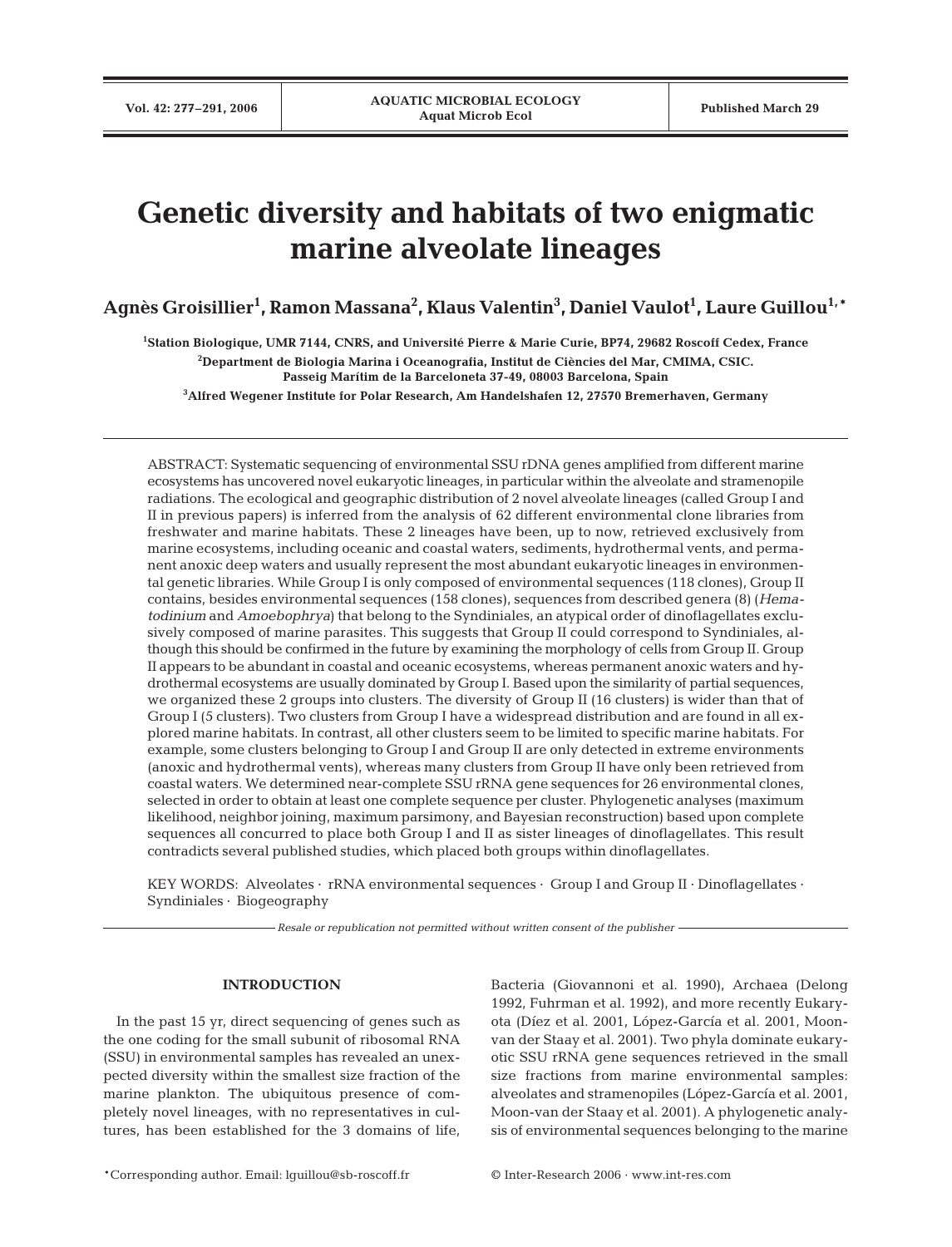stramenopiles has been recently published (Massana et al. 2004b). In this paper, we identify clusters within each group, a necessary step prior to quantitative studies relying on specific oligonucleotide probes detected by fluorescent *in situ* hybridization (FISH) or quantitative PCR (qPCR). Our analysis permits assessment of the ecological distribution of the major clusters in marine waters. Our conclusions aid in choosing clones for which the SSU rRNA gene could be fully sequenced since long sequences are necessary to resolve phylogenetic relationships among related groups.

The objective of the present study parallels that of Massana et al. (2004b) but for 'novel' marine alveolates. Sequences belonging to this group often make up a significant fraction of clones retrieved from marine waters or hydrothermal vent environments (Moon-van der Staay et al. 2001, Edgcomb et al. 2002, Stoeck et al. 2003, Romari & Vaulot 2004, Medlin et al. 2006).

Alveolates are characterized by the presence of membrane-bound flattened vesicles named alveoli as a synapomorphic character (Cavalier-Smith 1993, Patterson 1999). Alveolates include 3 main groups of protists (ciliates, dinoflagellates, and apicomplexans), many of which are parasites, e.g. all apicomplexans including the causative agents of malaria, *Plasmodium*, and of toxoplasmosis, *Toxoplasma*. Alveolates also include important free-living organisms that can be active marine predators (ciliates) or develop all transitional feeding modes from phototrophy to heterotrophy. For example, dinoflagellates can be photosynthetic, phagotrophic, mixotrophic, or even parasitic. Other enigmatic protists have recently been related to these 3 main groups. This was the case for the parasitic Perkinsozoa, which have been considered as the earliest diverging sister lineage to the dinoflagellates (Norén et al. 1999, Saldarriaga et al. 2003, Leander & Keeling 2004) or the predatory flagellates belonging to the genus *Colpodella*, a sister lineage of apicomplexans (Kuvardina et al. 2002, Leander et al. 2003b).

In the present study, we undertake a complete analysis of the genetic diversity of environmental SSU rRNA gene sequences related to 2 novel alveolate lineages named Group I and Group II by several authors (López-García et al. 2001, Moreira & López-García 2002). These environmental sequences were obtained from 62 environmental genetic libraries (Table 1), which cover a range of aquatic ecosystems, in particular fresh, coastal, and oceanic waters, sediments, as well as deep-sea hydrothermal vents (Table 1). We first analyzed partial SSU rRNA sequences. This helped us to delineate clusters and to analyze their ecological distribution. We then determined complete SSU rRNA gene sequences for 26 environmental clones, and analyzed the position of Groups I and II within alveolates by different phylogenetic methods. We finally discuss the ecological distribution and genetic diversity of these 2 novel alveolate lineages.

## **MATERIALS AND METHODS**

**Genetic libraries.** We analyzed 62 environmental genetic libraries of the 18S rRNA gene (Table 1). Sample filtration, primers, and number of clones analyzed for each library are listed in Table 1. All genetic libraries used in this study have been published, with the exception of OLI04660, for which water was collected from 60 m depth in the equatorial Pacific Ocean (1°S, 150°W) during the OLIPAC cruise in November 1994. Sample collection, DNA extraction, and amplification were as described in Moon-van der Staay et al. (2001). PCR products were cloned using the TOPO-TA cloning kit (Invitrogen) following the manufacturer's recommendations. The presence of 18S rRNA inserts in colonies was checked by PCR amplification. Positive clones were analyzed by RFLP using the restriction enzyme *Hae*III as explained in Romari & Vaulot (2004). Cloned fragments representative of each RFLP type were partially sequenced (550 bp) by Qiagen Genomics Sequencing Services using the internal primer Euk528f (5'-CCG CGG TAA TTC CAG CTC-3').

For a subset of libraries (Roscoff in France, Blanes in Spain, Helgoland in Germany, and Olipac in the Pacific Ocean), we determined near-complete SSU rRNA sequences (about 1800 bp) for 26 clones for which only partial sequences were previously available (Massana et al. 2004a, Romari & Vaulot 2004, Medlin et al. 2006). For these sequences, the original names of the clones are conserved and new accession numbers are provided. For Roscoff and Olipac clones, sequencing reactions were performed with a Big Dye v.3 kit (Applied Biosystems) and an ABI PRISM model 3100 automated sequencer (Applied Biosystems). For Helgoland and Blanes clones, sequences were obtained from the Qiagen Genomics Sequencing Services. Sequences were submitted to the CHECK\_ CHIMERA program at the Ribosomal Database project (www.rdp.cme.msu.edu/html) and were subjected to a BLAST search on the National Center for Biotechnology Information web server (www.ncbi.nlm.nih. gov). New sequences were deposited in GenBank: DQ138055 to DQ138059 for partial sequences from Equatorial Pacific; DQ145103 to DQ145114 for complete sequences from Equatorial Pacific; DQ186525 to DQ186538 for complete sequences from coastal waters (Roscoff, Blanes, and Helgoland).

**Phylogenetic analyses.** Environmental sequences belonging to novel alveolates Group I and Group II from the genetic libraries listed in Table 1 and sequences from a selection of related organisms belong-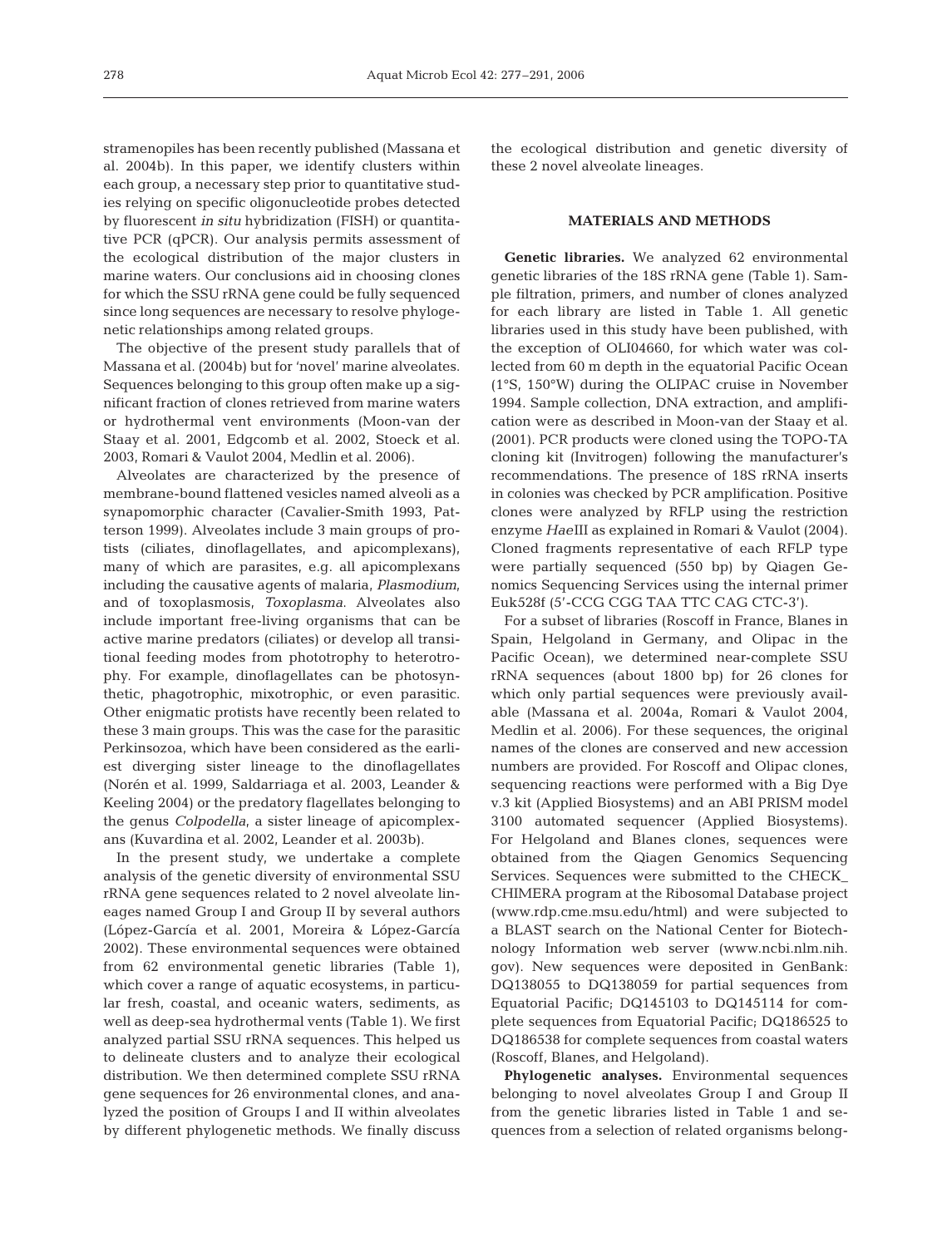| <b>ATA-TH-10</b><br>ł<br>j                                                                                               |  |
|--------------------------------------------------------------------------------------------------------------------------|--|
| j<br> <br> <br> <br>                                                                                                     |  |
| i<br>$\vdots$<br>I<br>Ž                                                                                                  |  |
| וּ<br>וּ                                                                                                                 |  |
| i<br>Santa Santa Santa Santa Santa Santa Santa Santa Santa Santa Santa Santa Santa Santa Santa Santa Santa Santa Sa<br>١ |  |
| $\ddot{\phantom{1}}$<br>i                                                                                                |  |
| I<br>י<br>י                                                                                                              |  |
| the company state of the company<br>ï<br>֚֘<br>i<br>j<br>;                                                               |  |
| ł<br>$\frac{1}{2}$<br>í<br>l                                                                                             |  |

|                 | sample<br>Code | Origin                                     | Sample type<br>Ecosystem/                 | dinates<br>Coor                          | Date                                     | Depth                                                                                | Size fraction<br>$(\mu m)$ | clones<br>No. of       | Screening<br>method | Primers (see also<br>Fig. 1)                                          | Groups<br>I or II      | Source                     |
|-----------------|----------------|--------------------------------------------|-------------------------------------------|------------------------------------------|------------------------------------------|--------------------------------------------------------------------------------------|----------------------------|------------------------|---------------------|-----------------------------------------------------------------------|------------------------|----------------------------|
| ME <sub>1</sub> |                | Mediterranean                              | Oceanic surface                           | 04°15'W<br>36°14'N                       | 9 Nov 1997                               | Surface                                                                              | 0.2 to 5                   | 84                     | RFLP                | EukA, EukB                                                            | <b>SHI</b>             | Díez et al. (2001)         |
| ANT37           |                | Alborán Sea<br>Antarctica                  | waters<br>Oceanic surface                 | 44°12'W<br>$60°32'$ S,                   | 26 Jan 1998                              | Surface                                                                              | $0.2$ to $1.6$             | 58                     | RFLP                | EUK309F, EukB                                                         | $\frac{0}{2}$          | Díez et al. (2001)         |
| ANT12           |                | Weddell Sea<br>Antarctica                  | waters<br>Oceanic surface                 | 44°27'W<br>58°16'S,                      | 23 Jan 1998                              | Surface                                                                              | 0.2 to 1.6                 | $67\,$                 | RFLP                | EUK309F, EukB                                                         | $\overline{S}$         | Díez et al. (2001)         |
| <b>NA11</b>     |                | Scotia Sea<br>North Atlantic               | Oceanic surface<br>waters                 | $21^{\circ}08'$ W<br>59°30'N,            | 14 Jun 1998                              | Surface                                                                              | $0.2$ to $2$               | $11$                   | RFLP                | EUK309F, EukB                                                         | $\frac{0}{\mathbf{Z}}$ | Díez et al. (2001)         |
| NA37            |                | North Atlantic                             | Oceanic surface<br>waters                 | 21°03'W<br>59°34'N                       | 21 Jun 1998                              | Surface                                                                              | $0.2$ to $2$               | 20                     | RFLP                | EUK309F, EukB                                                         | YES                    | Díez et al. (2001)         |
| DH144           |                | Antarctic                                  | Oceanic deep<br>waters                    | 55°45'W<br>59°19'S,                      | Dec 1998                                 | $250\ {\rm m}$                                                                       | $0.2$ to 5                 | 24 to 104 <sup>a</sup> | Sequencing          | EK-1F, EK-82F,                                                        | YES                    | López-García et al. (2001) |
| DH145           |                | Antarctic                                  | Oceanic deep<br>waters                    | 55°45'W<br>$59^{\circ}19'S$              | Dec 1998                                 | $500\,\mathrm{m}$                                                                    | $0.2$ to 5                 | $24$ to $104^\text{a}$ | Sequencing          | EK-1520R<br>EK-1F, EK-82F,                                            | YES                    | López-García et al. (2001) |
| DH147           |                | Antarctic                                  | Oceanic deep<br>waters                    | 55°45'W<br>59°19'S,                      | Dec 1998                                 | $2000 \text{ m}$                                                                     | $0.2$ to 5                 | 24 to 104 <sup>a</sup> | Sequencing          | EK-1520R<br>EK-1F, EK-82F,                                            | YES                    | López-García et al. (2001) |
| <b>DH148</b>    |                | Antarctic                                  | waters<br>Oceanic deep                    | 55°45'W<br>59°19'S,                      | Dec 1998                                 | $3000 \text{ m}$                                                                     | $0.2$ to $5$               | 24 to 104 <sup>a</sup> | Sequencing          | EK-1520R<br>EK-1F, EK-82F,                                            | YES                    | López-García et al. (2001) |
| DH148-5         |                | Antarctic                                  | waters<br>Oceanic deep                    | 55°45'W<br>59°19'S,                      | Dec 1998                                 | $3000 \text{ m}$                                                                     | 5<                         | 24 to 104 <sup>a</sup> | Sequencing          | EK-1520R<br>EK-1F, EK-82F,                                            | YES                    | López-García et al. (2001) |
| <b>UIO</b>      |                | Equatorial                                 | waters<br>Oceanic surface                 | 1°55<br>150°W, 1                         | 1 Nov 1994                               | $75\,\mathrm{m}$                                                                     | $0.2$ to $3$               | 103                    | Sequencing          | Euk328f, Euk329r<br>EK-1520R                                          | YES                    | Moon-van der Staay et al   |
| OLI04660        |                | Pacific<br>Equatorial                      | Oceanic surface<br>waters                 | δò<br>150°W, 1                           | 1 Nov 1994                               | $60 \text{ m}$                                                                       | $0.2$ to $3$               | $17\,$                 | Sequencing          | Euk328f, Euk329r                                                      | YES                    | This study<br>(2001)       |
| BAQ             |                | Berkeley, CA<br>Pacific                    | Anoxic marine<br>sediment<br>waters       | $\stackrel{\triangle}{\geq}$             | $\mathbb{A}^{\mathbb{A}}$                | 1 to 3 cm<br>below                                                                   | community<br>Whole         | 1000                   | RFLP                | and<br>82FE/1391RE,<br>360FE/1492R                                    | $\rm _Z$               | Dawson & Pace (2002)       |
| BOL             |                | Bolinas, CA                                | Anoxic marine<br>sediment                 | $\stackrel{\triangle}{\scriptstyle\sim}$ | $\stackrel{\triangle}{\scriptstyle\sim}$ | surface<br>$1 to 3 cm$<br>volec                                                      | community<br>Whole         | 1000                   | RFLP                | 82FE/1391RE                                                           | $\frac{0}{\mathbf{Z}}$ | Dawson & Pace (2002)       |
| <b>LEM</b>      |                | Bloomington,<br>$\sum_{i=1}^{n}$           | freshwater<br>Anoxic                      | $\stackrel{\triangle}{\scriptstyle\sim}$ | $\stackrel{\triangle}{\geq}$             | surface<br>$3 \text{ to } 5 \text{ cm}$<br>below                                     | community<br>Whole         | 1000                   | <b>RFLP</b>         | 360FE/1492R                                                           | $\frac{1}{2}$          | Dawson & Pace (2002)       |
| $\Xi$           |                | Guaymas vent<br>Southern                   | Hydrothermal<br>vent sediment<br>sediment |                                          | 1998                                     | 0 to 1 cm<br>surface<br>below                                                        | community<br>Whole         | 45                     | Sequencing          | $^{+}$<br>U514F/ U1492R<br>Nested PCR                                 | YES                    | (2002)<br>Edgcomb et al.   |
| A2              |                | Guaymas vent<br>Southern<br>field          | Hydrothermal<br>vent sediment             | $\stackrel{\triangle}{\geq}$             | 1998                                     | $\begin{array}{c} \text{surface} \\ 1 \text{ to } 2 \text{ cm} \end{array}$<br>below | community<br>Whole         | 45                     | Sequencing          | $^{+}$<br>U514F/ U1492R<br>E528F/U1492R<br>Nested PCR                 | YES                    | (2002)<br>Edgcomb et al.   |
| $_{\rm A3}$     |                | Guaymas vent<br>Southern<br>field          | Hydrothermal<br>vent sediment             | $\stackrel{\triangle}{\geq}$             | 1998                                     | $\frac{\text{surface}}{2 \text{ to } 3 \text{ cm}}$<br>below                         | community<br>Whole         | 45                     | Sequencing          | $^{+}$<br>U514F/ U1492R<br>E528F/U1492R<br>Nested PCR                 | $\frac{0}{2}$          | Edgcomb et al. (2002)      |
| $\overline{C}$  |                | Guaymas vent<br>Southern<br>field          | Hydrothermal<br>vent sediment             | $\lessapprox$                            | 1998                                     | $\frac{\text{surface}}{\text{0 to 1 cm}}$<br>below                                   | community<br>Whole         | 45                     | Sequencing          | $^{+}$<br>U514F/ U1492R<br>E528F/U1492R<br>Nested PCR                 | YES                    | Edgcomb et al. (2002)      |
| C               |                | Guaymas vent<br>Southern<br>field          | Hydrothermal<br>vent sediment             | $\stackrel{\triangle}{\geq}$             | 1998                                     | $\begin{array}{c} \text{surface} \\ 1 \text{ to } 2 \text{ cm} \end{array}$<br>below | community<br>Whole         | 45                     | Sequencing          | $^{+}$<br>U514F/ U1492R<br>E528F/U1492R<br>Nested PCR                 | YES                    | Edgcomb et al. (2002)      |
| $_{\rm C}$      |                | Guaymas vent<br>Southern<br>field          | Hydrothermal<br>vent sediment             | $\lessapprox$                            | 1998                                     | 2 to 3 cm<br>surface<br>below                                                        | community<br>Whole         | 45                     | Sequencing          | $^{+}$<br>U514F/ U1492R<br>E528F/U1492R<br>Nested PCR                 | YES                    | Edgcomb et al. (2002)      |
| SC              |                | Guaymas vent<br>Southern<br>field<br>field | vent sediment<br>Hydrothermal             | $\lesssim$                               | 1998                                     | Surface of<br>sediment<br>surface                                                    | community<br>Whole         | 45                     | Sequencing          | $^{+}$<br>U514F/ U1492R<br>E528F/U1492R<br>Nested PCR<br>E528F/U1492R | YES                    | Edgcomb et al. (2002)      |
|                 |                |                                            |                                           |                                          |                                          |                                                                                      |                            |                        |                     |                                                                       |                        |                            |

Table continued on next 2 pages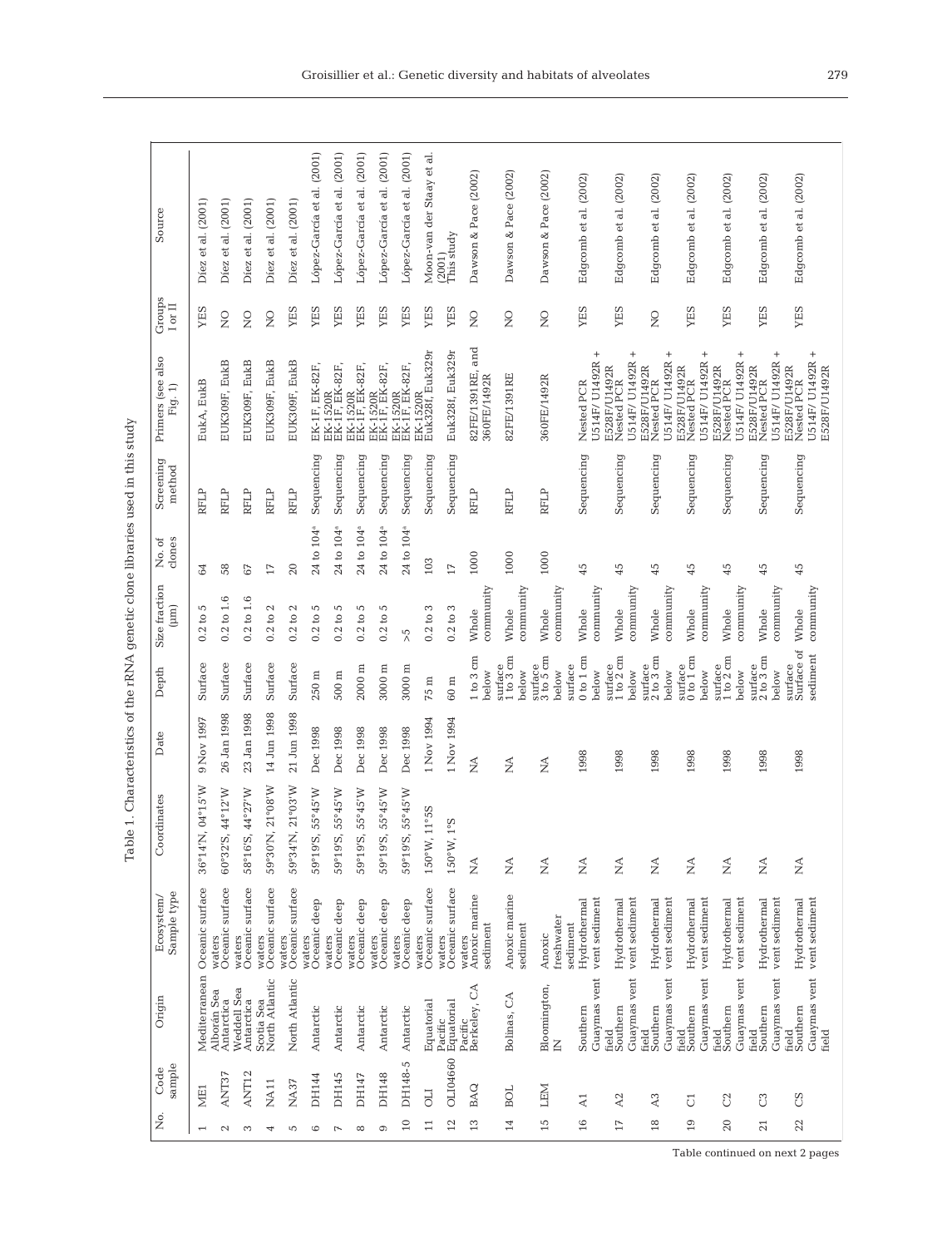| ۹      |  |
|--------|--|
| ı<br>٢ |  |
| ٢      |  |

| Origin<br>sample<br>Code                                                                                                        |  | Sample type<br>Ecosystem/ | Coordinates                                                  | Date                                                                     | Depth                                        | Size fraction<br>(mn)                                                  | clones<br>No. of                                       | Screening<br>method | Primers (see also<br>Fig. 1) | Groups<br>$_{\rm I~or~II}$ | Source                                       |  |
|---------------------------------------------------------------------------------------------------------------------------------|--|---------------------------|--------------------------------------------------------------|--------------------------------------------------------------------------|----------------------------------------------|------------------------------------------------------------------------|--------------------------------------------------------|---------------------|------------------------------|----------------------------|----------------------------------------------|--|
| Coastal surface<br>English<br>RA000412                                                                                          |  |                           | $4^{\circ}00^{\prime}$ W<br>48°45'N,                         | 12 Apr 2000                                                              | Surface                                      | S<br>0.2 to                                                            | 100                                                    | RFLP                | Euk328f, Euk329r             | YES                        | Romari & Vaulot (2004)                       |  |
| waters<br>Coastal surface<br>Channel<br>RA000609 English                                                                        |  |                           | W00 <sub>o</sub><br>48°45'N                                  | 9 Jun 2000                                                               | Surface                                      | $0.2$ to $3$                                                           | 100                                                    | <b>RFLP</b>         | Euk328f, Euk329r             | YES                        | Romari & Vaulot (2004)                       |  |
| waters<br>Coastal surface<br>Channel<br>RA000907 English                                                                        |  |                           | $4^{\circ}00^{\prime}{\rm W}$<br>48°45'N,                    | Sep 2000<br>$\overline{r}$                                               | Surface                                      | S<br>0.2 to                                                            | 100                                                    | RFLP                | Euk328f, Euk329r             | YES                        | Romari & Vaulot (2004)                       |  |
| waters<br>Coastal surface<br>Channel<br>RA001219 English                                                                        |  |                           | 48°45'N, 4°00'W                                              | 19 Dec 2000                                                              | Surface                                      | S<br>0.2 to                                                            | 100                                                    | RFLP                | Euk328f, Euk329r             | YES                        | Romari & Vaulot (2004)                       |  |
| Coastal surface<br>waters<br>Channel<br>RA010412 English                                                                        |  |                           | $4^{\circ}00^{\circ}$ W<br>48°45'N,                          | 12 Apr 2001                                                              | Surface                                      | $0.2$ to $3$                                                           | $100\,$                                                | <b>RFLP</b>         | Euk328f, Euk329r             | YES                        | Romari & Vaulot (2004)                       |  |
| waters<br>Coastal surface<br>Channel<br>RA010516 English                                                                        |  |                           | $4^{\circ}00^{\prime}{\rm W}$<br>48°45'N,                    | 16 May 2001                                                              | Surface                                      | S<br>0.2 to                                                            | 100                                                    | RFLP                | Euk328f, Euk329r             | YES                        | Romari & Vaulot (2004)                       |  |
| waters<br>Coastal surface<br>Channel<br>RA010613 English                                                                        |  |                           | $4000$ W<br>48°45'N,                                         | 13 Jun 2001                                                              | Surface                                      | S<br>0.2 to                                                            | 100                                                    | RFLP                | Euk328f, Euk329r             | YES                        | Romari & Vaulot (2004)                       |  |
| waters<br>Coastal surface<br>Channel<br>RD010614 English                                                                        |  |                           | 3°51'W<br>48°38'N                                            | 14 Jun 2001                                                              | Surface                                      | $0.2$ to $3$                                                           | $100\,$                                                | <b>RFLP</b>         | Euk328f, Euk329r             | YES                        | Romari & Vaulot (2004)                       |  |
| waters<br>Coastal surface<br>waters<br>Mediterranean<br>$\begin{array}{ll} \text{Channel} \\ \text{NW} \end{array}$<br>BL000921 |  |                           | $2^{\circ}48'\mathrm{E}$<br>41°40'N                          | 21 Sep 2000                                                              | Surface                                      | S<br>0.2 to                                                            | 78                                                     | RFLP                | EukA, EukB                   | YES                        | Massana et al. (2004a)                       |  |
| Coastal surface<br>waters<br>Mediterranean<br>Sea<br>NW<br>BL001221                                                             |  |                           | $2^{\circ}48^{\circ}E$<br>41°40'N                            | 21 Dec 2000                                                              | Surface                                      | S<br>0.2 to                                                            | 111                                                    | RFLP                | EukA, EukB                   | YES                        | Massana et al. (2004a)                       |  |
| Coastal surface<br>waters<br>Mediterranean<br>Sea<br>NW<br>BL010320                                                             |  |                           | 2°48'E<br>41°40'N                                            | 20 Mar 2001                                                              | Surface                                      | S<br>0.2 to                                                            | 88                                                     | <b>RFLP</b>         | EukA, EukB                   | YES                        | Massana et al. (2004a)                       |  |
| Coastal surface<br>waters<br>Mediterranean<br>Sea<br>NW<br>BL010625                                                             |  |                           | $2^{\circ}48^{\circ}E$<br>$41^{\circ}40^{\prime}$ N          | 25 Jun 2001                                                              | Surface                                      | S<br>0.2 to                                                            | 106                                                    | <b>RFLP</b>         | EukA, EukB                   | <b>AES</b>                 | Massana et al. (2004a)                       |  |
| Coastal surface<br>Sea<br>He000323 North Sea                                                                                    |  |                           | 7°54'E<br>54°11'N                                            | 23 Mar 2000                                                              | Surface                                      | S<br>0.2 to                                                            | $150 - 300$ <sup>a</sup>                               | <b>RFLP</b>         | EukA, EukB                   | YES                        | Medlin et al. (2005)                         |  |
| surface<br>waters<br>Coastal:<br>He000427 North Sea                                                                             |  |                           | 7°54'E<br>54°11'N                                            | 27 Apr 2000                                                              | Surface                                      | S<br>0.2 to                                                            | $150 - 300$ <sup>a</sup>                               | <b>RFLP</b>         | EukA, EukB                   | YES                        | Medlin et al. (2005)                         |  |
| Coastal surface<br>waters<br>He000803 North Sea                                                                                 |  |                           | 7°54'E<br>54°11'N                                            | 3 Aug 2000                                                               | Surface                                      | S<br>0.2 to                                                            | $150 - 300$ <sup>a</sup>                               | <b>RFLP</b>         | EukA, EukB                   | YES                        | Medlin et al. (2005)                         |  |
| surface<br>waters<br>Coastal:<br>He001005 North Sea                                                                             |  |                           | 7°54'E<br>54°11'N                                            | 5 Oct 2000                                                               | Surface                                      | S<br>0.2 to                                                            | $150 - 300$ <sup>a</sup>                               | <b>RFLP</b>         | EukA, EukB                   | YES                        | Medlin et al. (2005)                         |  |
| waters<br>Coastal surface<br>He001206 North Sea                                                                                 |  |                           | 7°54'E<br>54°11'N                                            | 6 Dec 2000                                                               | Surface                                      | $0.2$ to $3$                                                           | $150 - 300$ <sup>a</sup>                               | <b>RFLP</b>         | EukA, EukB                   | YES                        | Medlin et al. (2005)                         |  |
| waters<br>Coastal surface<br>He010218 North Sea                                                                                 |  |                           | 7°54'E<br>54°11'N                                            | 18 Feb 2001                                                              | Surface                                      | $0.2$ to $3$                                                           | $150 - 300$ <sup>a</sup>                               | <b>RFLP</b>         | EukA, EukB                   | YES                        | Medlin et al. (2005)                         |  |
| waters<br>Orkney Island<br>oceanic deep<br>Anoxic/oxic<br>Caribbean Sea<br>North Atlantic<br>Or000415<br>CAR D                  |  |                           | 64°66'W<br>$10^{\circ}50'$ N,<br>$\stackrel{\triangle}{\Xi}$ | $15 \mathrm{\;Apr}\ 2000 \newline \hspace*{1.5em}8 \mathrm{\;May}\ 2002$ | Surface<br>$270\;{\rm m}$                    | community<br>$0.2$ to $3$<br>Whole                                     | $150 - 300$ <sup>a</sup><br>$\mathbb{A}^{\mathcal{A}}$ | <b>RFLP</b><br>RFLP | EukA, EukB<br>EukA, EukB     | <b>SHA</b><br>SHA          | Medlin et al. (2005)<br>Stoeck et al. (2003) |  |
| Anoxic oceanic<br>waters<br>Caribbean Sea<br>CAR_E                                                                              |  |                           | 64°66'W<br>$10^{\circ}50^{\prime}$ N                         | 8 May 2002                                                               | 340 m                                        | Whole                                                                  | ₹                                                      | RFLP                | EukA, EukB                   | <b>ATES</b>                | Stoeck et al. (2003)                         |  |
| deep waters<br>Anoxic oceanic<br>Caribbean Sea<br>CAR_H                                                                         |  |                           | 64°66'W<br>$10^{\circ}50'$ N,                                | 8 May 2002                                                               | $900~\mathrm{m}$                             | community<br>Whole                                                     | $\stackrel{\triangle}{\scriptstyle\sim}$               | <b>RFLP</b>         | EukA, EukB                   | YES                        | Stoeck et al. (2003)                         |  |
| Saltmarsh, water<br>deep waters<br>Cape Cod,<br>MA<br>CCW                                                                       |  |                           | $\stackrel{\triangle}{\simeq}$                               | $\stackrel{\triangle}{\simeq}$                                           | Water                                        | $\begin{array}{c} \textrm{community} \\ \textrm{0.2 to 5} \end{array}$ | $\stackrel{\triangle}{\scriptstyle\sim}$               | RFLP                | EukA, EukB                   | YES                        | Stoeck & Epstein (2003)                      |  |
| Anoxic water-<br>Salt marsh,<br>sediment<br>column<br>Cape Cod,<br>MA<br>UCI                                                    |  |                           | ź                                                            | $\mathbb{A}^{\mathcal{A}}$                                               | depth in<br>column<br>$1 \text{ cm}$<br>sed. | community<br>Whole                                                     | $\stackrel{\triangle}{\simeq}$                         | <b>RFLP</b>         | EukA, EukB                   | $\overline{Q}$             | Stoeck & Epstein (2003)                      |  |
| anoxic sediment<br>interface<br>Salt marsh,<br>Cape Cod,<br>MA<br>CCA                                                           |  |                           | ≸                                                            | ź                                                                        | depth in<br>$20\ {\rm cm}$<br>sed.           | community<br>Whole                                                     | $\mathop{\simeq}_\mathbf{Z}$                           | RFLP                | EukA, EukB                   | $\frac{1}{2}$              | Stoeck & Epstein (2003)                      |  |
|                                                                                                                                 |  |                           |                                                              |                                                                          |                                              |                                                                        |                                                        |                     |                              |                            |                                              |  |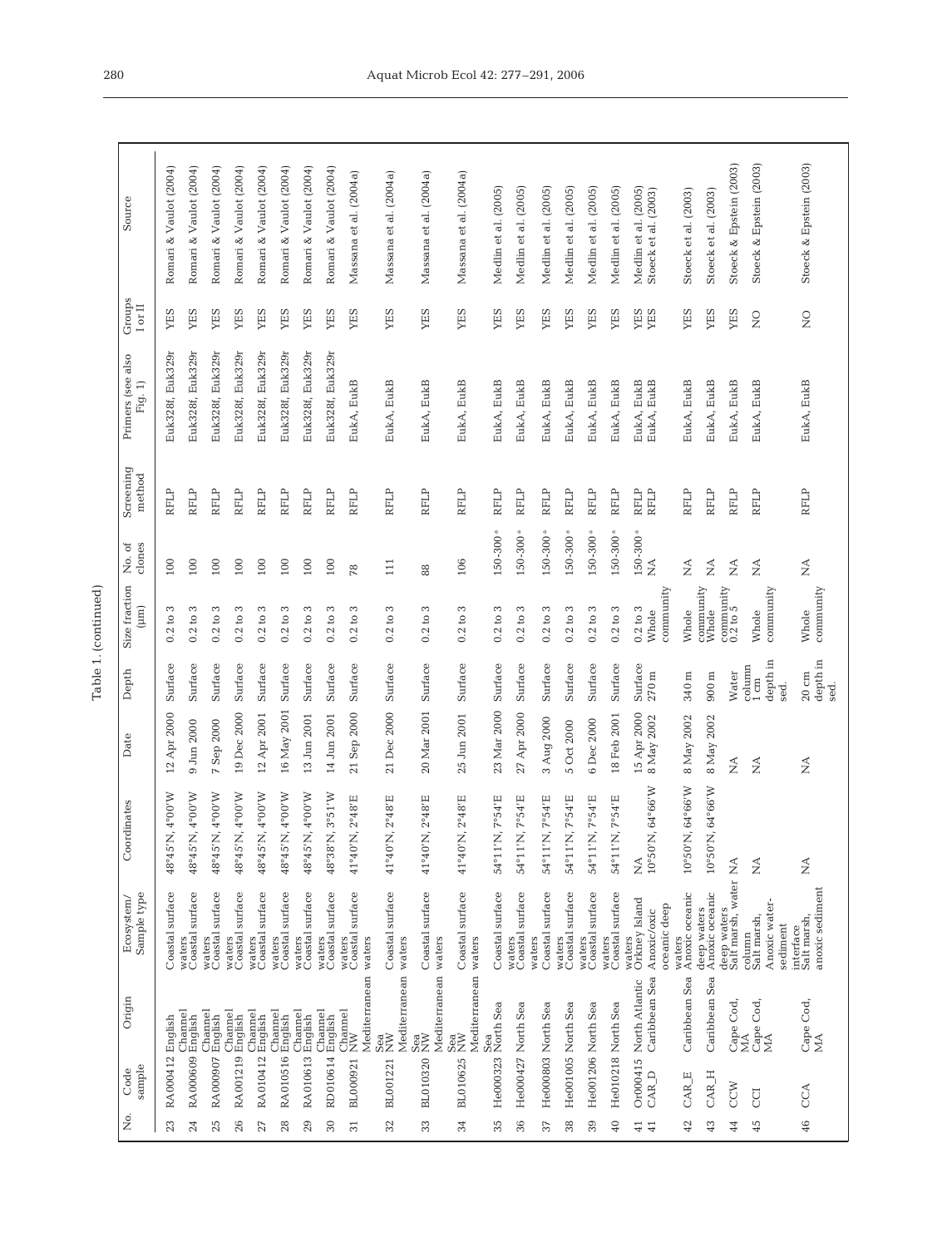| ۳           |  |
|-------------|--|
| п<br>i<br>ŕ |  |

| Source                              | López-García et al. (2003)                           | López-García et al. (2003)                           | López-García et al. (2003)                           | López-García et al. (2003)                            | López-García et al. (2003)                           | López-García et al. (2003)                               | Berney et al. (2004)         | Lefranc et al. (2005)                       | Lefranc et al. (2005)                     | Lefranc et al. (2005) | Amaral-Zettler et al. (2002)                             | Slapeta et al. (2005)                    | Slapeta et al. (2005)                         | Slapeta et al. (2005)                                | Slapeta et al. (2005)                                | Slapeta et al. (2005)                                          |                                                       |
|-------------------------------------|------------------------------------------------------|------------------------------------------------------|------------------------------------------------------|-------------------------------------------------------|------------------------------------------------------|----------------------------------------------------------|------------------------------|---------------------------------------------|-------------------------------------------|-----------------------|----------------------------------------------------------|------------------------------------------|-----------------------------------------------|------------------------------------------------------|------------------------------------------------------|----------------------------------------------------------------|-------------------------------------------------------|
| Groups<br>$\rm I$ or $\bar{\rm II}$ | YES                                                  | $\frac{0}{\mathbf{Z}}$                               | $\frac{0}{2}$                                        | $\frac{0}{\mathbf{Z}}$                                | $\frac{0}{2}$                                        | YES                                                      | $\overline{Q}$               | $\overline{S}$                              | $\frac{0}{2}$                             | $\frac{0}{2}$         | $\overline{Q}$                                           | $\overline{a}$                           | $\frac{0}{\mathbf{Z}}$                        | $\frac{0}{2}$                                        | $\frac{0}{\mathbf{Z}}$                               | $\frac{0}{\mathbf{X}}$                                         |                                                       |
| Primers (see also<br>Fig. 1)        | 18S-42F, 18S-82F,<br>18S-1498R, 18S-                 | $1520R$<br>$18S-42F$ , $18S-82F$ ,<br>8S-1498R, 18S- | $\frac{1520R}{18S-42F, 18S-82F,}$<br>18S-1498R, 18S- | $1520R$<br>$18S-42F$ , $18S-82F$ ,<br>L8S-1498R, 18S- | $\frac{1520R}{18S-42F, 18S-82F,}$<br>18S-1498R, 18S- | $1520R$<br>$18S-42F$ , $18S-82F$ ,<br>18S-1498R, 18S-    | $1520R$<br>$s12.2, sB$       | EK-1F, EK-1520R                             | EK-1F, EK-1520R                           | EK-1F, EK-1520R       | $\stackrel{\triangle}{\scriptstyle\sim}$                 | 18s-42F, 18S-82F,<br>18S-1498R, 18S-     | 1520R<br>18s-42F, 18S-82F,<br>18S-1498R, 18S- | $\frac{1520R}{18s-42F}$ , 18S-82F,<br>8S-1498R, 18S- | $\frac{1520R}{18s-42F}$ , 18S-82F,<br>8S-1498R, 18S- | $\frac{1520R}{18s-42F}$ , 18S-82F,<br>18S-1498R, 18S-<br>1520R |                                                       |
| Screening<br>method                 | Sequencing                                           | Sequencing                                           | Sequencing                                           | Sequencing                                            | Sequencing                                           | Sequencing                                               | Sequencing                   | <b>RFLP</b>                                 | RFLP                                      | RFLP                  | $\stackrel{\triangle}{\scriptstyle\sim}$                 | Sequencing                               | Sequencing                                    | Sequencing                                           | Sequencing                                           | Sequencing                                                     |                                                       |
| dones<br>No. of                     | $25$ to $100$ <sup>a</sup>                           | $25$ to $100^{\mathrm{a}}$                           | $25$ to $100^a$                                      | $25$ to $100^a$                                       | $25$ to $100^a$                                      | $25$ to $100^a$                                          | $\overline{81}$              | 50                                          | 50                                        | 50                    | $\stackrel{\triangle}{\scriptstyle\sim}$                 | $\stackrel{\triangle}{\scriptstyle\sim}$ | Ź                                             | $\stackrel{\triangle}{\scriptstyle\sim}$             | $\mathbb{A}^{\mathbb{A}}$                            | $\stackrel{\triangle}{\simeq}$                                 |                                                       |
| Size fraction<br>$(\mu m)$          | community<br>Whole                                   | community<br>Whole                                   | community<br>Whole                                   | community<br>Whole                                    | community<br>Whole                                   | community<br>Whole                                       | community<br>Whole           | $0.2$ to 5                                  | 5<br>0.2 to:                              | $0.2$ to 5            | community<br>Whole                                       | community<br>Whole                       | $0.2$ to 5 and<br>$\frac{5}{2}$               | community<br>Whole                                   | $0.2$ to 5 and<br>$\overline{\lambda}$               | community<br>Whole                                             |                                                       |
| Depth                               | 2264 m                                               | Ξ<br>2264                                            | $1695 \text{ m}$                                     | 1695 m                                                | $\frac{4}{2}$                                        | $\frac{4}{2}$                                            | $\lessapprox$                | Summer 2002 Euphotic                        | Euphotic<br>zone<br>zone                  | Euphotic              | zone<br>NA                                               |                                          |                                               |                                                      |                                                      |                                                                |                                                       |
| Date                                | $\mathop{\simeq}_{\mathop{\rm \mathsf{Z}}\nolimits}$ | Ź                                                    | Ź                                                    | Ź                                                     | $\mathop{\simeq}_{\mathbf{Z}}$                       | $\mathop{\leq}\limits_{{\mathop{\rm {\bf Z}}}\nolimits}$ | $\stackrel{\triangle}{\geq}$ |                                             | Summer 2002                               | Summer 2002           | $\mathop{\leq}\limits_{{\mathop{\rm {\bf Z}}}\nolimits}$ | Early winter                             | Early winter                                  | Early winter                                         | Early winter                                         | Early winter                                                   |                                                       |
| Coordinates                         | 33°11'W<br>36°60'N,                                  | 33°11'W<br>36°60'N,                                  | $32^{\circ}16^{\prime}W$<br>37°17'N,                 | 32°16'W<br>37°17'N,                                   | $\lessapprox$                                        | $\stackrel{\triangle}{\geq}$                             | $\lessapprox$                | $\stackrel{\triangle}{\geq}$                | $\stackrel{\triangle}{\simeq}$            | $\lessapprox$         |                                                          | $\stackrel{\triangle}{\geq}$             | $\lessapprox$                                 | $\lesssim$                                           | $\mathbb{E}$                                         | $\stackrel{\triangle}{\geq}$                                   |                                                       |
| Sample type<br>Ecosystem/           | Ridge Rainbow vent sediment<br>Hydrothermal          | Hydrothermal                                         | Hydrothermal<br>fluid                                | Microcolonizers                                       |                                                      |                                                          | Fresh water<br>sediment      |                                             | mesotrophic fresh<br>freshwater<br>Oligo- | Eutrophic<br>water    | freshwater<br>Acidic freshwater NA                       | Sediment from<br>oxic pool               | Freshwater from<br>oxic pool                  | Sediment from<br>suboxic pond                        | Freshwater from<br>suboxic pond                      | suboxic pond<br>Sand from                                      |                                                       |
| Origin                              | Mid-Atlantic                                         | Ridge Rainbow fluid<br>Mid-Atlantic                  | Mid-Atlantic<br>Ridge Lucky                          | Mid-Atlantic<br>Ridge Lucky<br>strike                 | strike<br>Mid-Atlantic<br>Ridge                      | Mid-Atlantic<br>Ridge                                    | river (Geneva,<br>The Seymas | Switzerland)<br>Lake Godivelle Oligotrophic | Lake Pavin                                | Lake Aydat            | Spain's river<br>of fire                                 | Vallée de la<br>Haute                    | Vallée de la<br>Chevreuse<br>Haute            | Chevreuse<br>University<br>Paris-Sud                 | University<br>Paris-Sud                              | University<br>Paris-Sud                                        |                                                       |
| sample<br>Code                      | AT4                                                  | AT6                                                  | AT9                                                  | AT <sub>2</sub>                                       | AT5                                                  | AT <sub>8</sub>                                          | <b>ZES</b>                   |                                             |                                           |                       |                                                          | CH <sub>1</sub>                          | EE                                            | EV <sub>1</sub>                                      | CV <sub>1</sub>                                      | CV <sub>1</sub>                                                |                                                       |
| ģ.                                  | 47                                                   | 48                                                   | 49                                                   | 50                                                    | $\overline{51}$                                      | 52                                                       | 53                           | 54                                          | 55                                        | 56                    | 57                                                       | 58                                       | 59                                            | 60                                                   | 61                                                   | 62                                                             | <sup>a</sup> Not detailed in the original publication |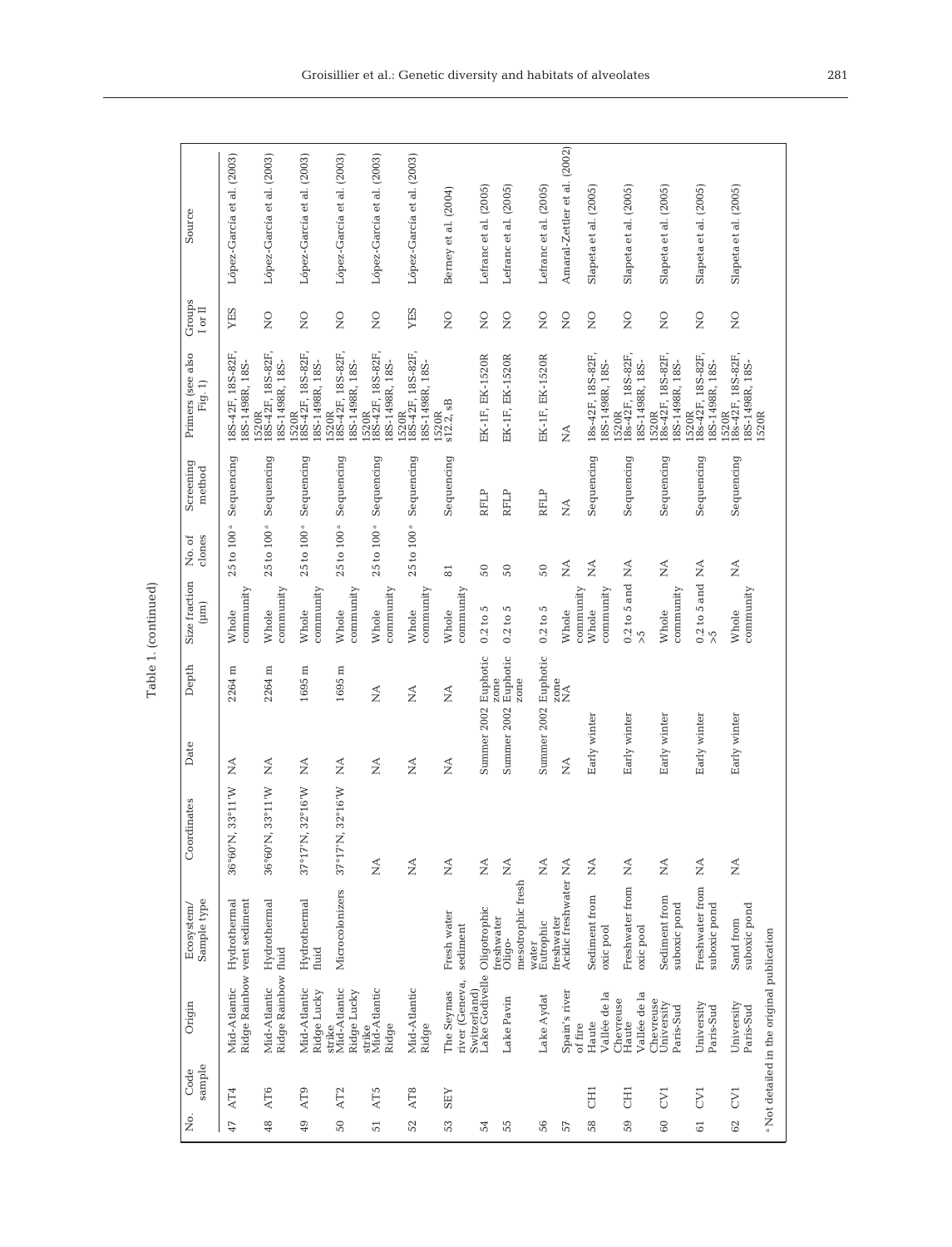ing to alveolates were imported from GenBank. Three different alignments were built, i.e. partial sequences belonging to Group I, partial sequences belonging to Group II, and complete sequences of representative alveolates. Sequences were first aligned using the ClustalW multiple alignment tool integrated to the sequence editor BioEdit (Hall 1999), and alignments were then improved by hand. These 3 alignments are available from our web site: www.sb-roscoff.fr/Phyto/ index.php?option=com\_docman&task=doc\_download &gid=216. Regions with significant variation were automatically removed using the Gblocks software (www1.imim.es/~castresa/Gblocks/Gblocks.html), with optimized parameters for rRNA alignments (minimum length of a block, 5; allowing gaps in half of the positions). Each alignment was analyzed by 3 different phylogenetic methods: maximum likelihood (ML), neighbor joining (NJ), and maximum parsimony (MP) using PAUP\*4.0b10 (Swofford 2002). Different nested models of DNA substitution and associated parameters were estimated using Modeltest v.3.06 (Posada & Crandall 1998). These settings were used to perform ML and NJ analyses. A heuristic search procedure using the tree bisection/reconnection branch swapping algorithm (setting as in MP) was performed to find the optimal ML tree topology. In each case, we tried more than 70 000 rearrangements. For MP, the number of rearrangements was limited to 5000 for bootstrap replicates. Starting trees were obtained by randomized stepwise addition (number of replicates = 20). Bootstrap values for NJ and MP were estimated from 1000 replicates. We additionally used Bayesian reconstruction for the analysis of complete sequences with MrBayes, v.3.0b4 (Huelsenbeck & Ronquist 2001). The GTR model of substitution was used, taking into account a gamma-shaped distribution of the rates of substitution among sites. For each dataset, the chains were run for 2 000 000 generations. Trees were sampled every 100 generations. The first 5000 sampled trees, corresponding to the initial phase before the chains reach stationarity (burn-in), were discarded.

### **RESULTS**

Overall, 38 of the 62 SSU rRNA gene (rDNA) environmental genetic libraries analyzed contained sequences belonging to the novel alveolate lineages called Group I and Group II (Table 1). Size fraction, primers used during the PCR amplification, and number of clones analyzed were important factors of variability (Table 1). For example, Group I and Group II were not detected for size fractions smaller than 1.6 µm (libraries ANT37 and ANT12, Table 1). Coverage, the number of clones actually sequenced, is also critical.

This probably explains why no environmental novel alveolate sequences were detected in library NA11 for which coverage is very low (17 clones). In fact, alveolates were detected in library NA37, built by the same authors using a sample from the same location (Table 1). Primers may also play a role on the PCR amplification of such organisms. Primers used for the 62 libraries (Fig. 1) are quite similar. They may have identical nucleotide composition but different names (18S-82F and EK-82F), have different lengths but still be located in the same region (EukA/Euk328f/EK-1F and sB/ EukB), or differ by the addition of degenerate positions (82FE compared to 18S-82F, 1492R compared to U1492R, Euk329r compared to sB). All of these primers should in theory allow amplification of the majority of known environmental SSU rDNA sequences belonging to the 2 novel alveolate lineages (all the nucleotide positions have <10% of mismatches with the available complete SSU rDNA sequences), with 2 exceptions. Primer 360FE has a mismatch with almost all sequences belonging to Group II (the T at position 14 is usually a C in Group II), whereas primer s12.2 has a mismatch with almost all sequences belonging to Group I (the G at position 15 of the primer is usually a C in Group I). The 3' end of reverse primers Euk329r, sB, EukB, and 18S-1520R does not target some sequences of *Amoebophrya* strains, which belong to Group II (AF472553, AF472554, AF472555, AY208892, AY208893, AY208894). Most environmental genetic libraries have been constructed using EukA/ EukB or Euk328f/Euk329r, which are quite similar in their position and base composition and therefore probably amplify similarly the sequences of these organisms.

Neither of the lineages was ever detected in freshwater samples (seawater or sediments), whatever the methodology used (Table 1). They were also absent from salt marshes (libraries 45, 46) and anoxic sediments (libraries 13, 14). They were not observed in some hydrothermal ecosystems, such as hydrothermal fluids or microcolonizers (library 18, 48 to 51) but present in others (libraries 16, 17, 19 to 22, 47). In the end, a total of 284 environmental partial sequences were considered (118 belonging to Group I and 158 to Group II).

Generally speaking (although there are some notable exceptions), Group II clones are abundant in coastal and oceanic ecosystems (Moon-van der Staay et al. 2001, Romari & Vaulot 2004, Medlin et al. 2006), whereas permanent anoxic waters and hydrothermal ecosystems are usually dominated by Group I (Edgcomb et al. 2002, Stoeck & Epstein 2003). The phylogeny of Group I and Group II was analyzed separately by ML, NJ, and MP. Clusters were defined within these 2 groups using the following set of criteria: (1) a cluster contains environmental sequences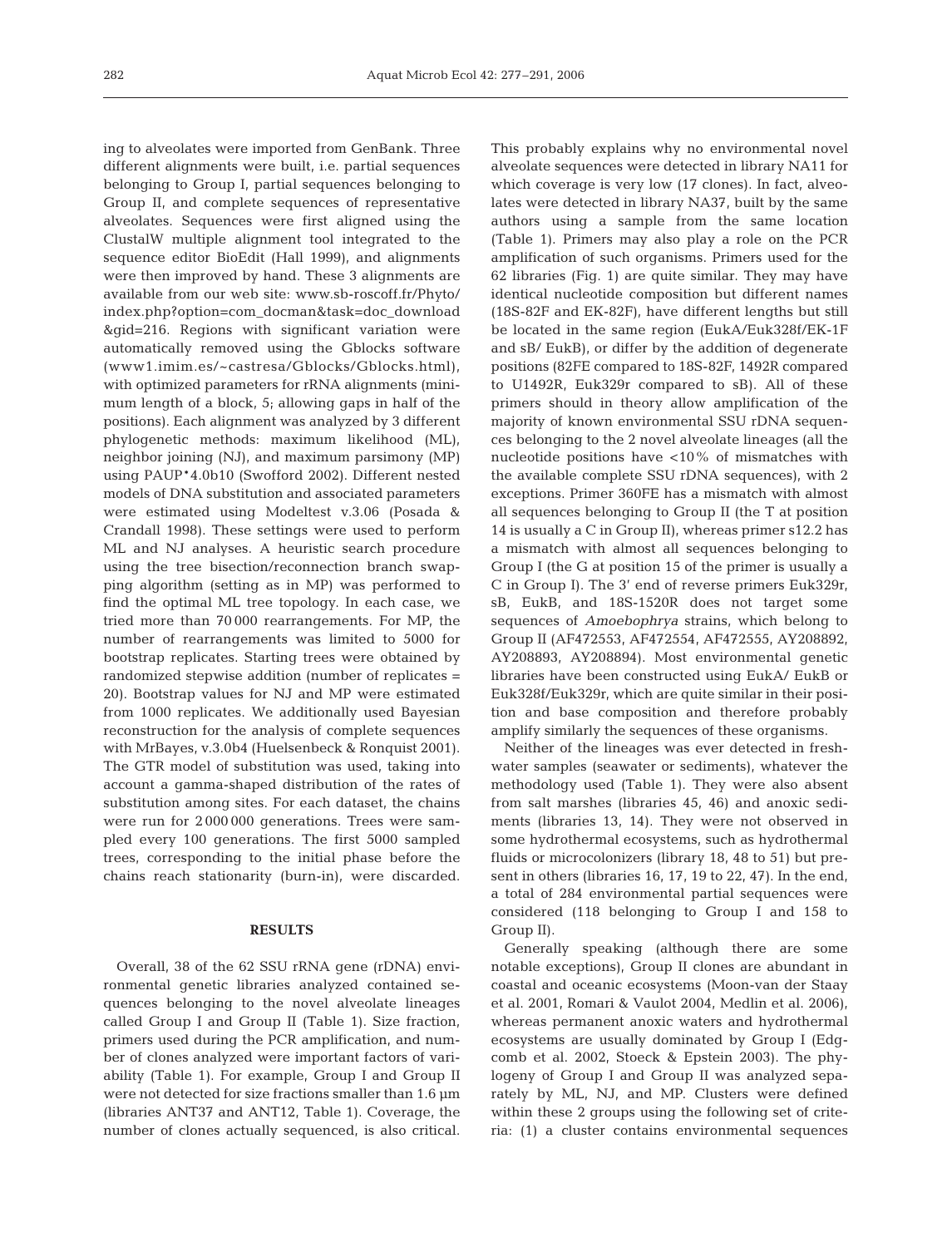**FORWARD primers**  5 15 25 35 45 55 | ....| ..... | ....| ....| ....| ..... | .....| .....| .....| ....| ....| ....| ....| ....| ....| OLI11115 3'-ACCTGGTTGA TCCTGCCAGT AGCCATATGC TTGTCTCAAA GATTAAGCCA TGCATGTCTC-5' (EukA) AACCTGGTTGA TCCTGCCAGT A (18S-42F) CTCAAR GAYTAAGCCA TGCA (Euk328f) ACCTGGTTGA TCCTGCCAG (EK-1F) CTGGTTGA TCCTGCCAG 65 75 85 95 105 1 115 ....|....| ....|....| ....|....| ....|....| ....|....| ....|... ....|....| OLI11115 3'-AGTATAAGTC TTCACACGGC GAAACTGCGA ATGGCTCATT AAAACAGTTA TAGTTTACAC-5' **(18S-82F)** GAAACTGCGA ATGGCTC **(EK-82F)** GAAACTGCGA ATGGCTC **(82FE)** GAADCTGYGA AYGGCTC 365 375 385 395 405 4 415 | ....| .....| .....| .....| ....| .....| .....| .....| .....| ....| .....| .....| .....| .....| OLI11115 3'-GAGTATTAGG GTACGATTCC GGAGAGGGAG CCCGAGAAAC GGCTACCACA TCTAAGGAAG-5' **(EUK309F)** CC GGAGAGGGAG CCOGA **(360FE)** C GGAGARGGNG CMTGAGA 545 555 565 575 585 5 595 ....|....| ....|....| ....|....| ....|....| ....|....| ....|... ....|....| OLI11115 3'-AATTGGAGGG CAAGTCTGGT GCCAGCAGCC GCGGTAATTC CAGCTCCAAT AGCGTATGTT-5' (U514F) GT GCCAGCMGCC GCGG **(E528F)** CGGTAATTC CAGCTCC 965 975 985 995 1005 10 1015 ....|....| ....|....| ....|....| ....|....| ....|....| ....|... ....|....| OLI11115 3'-CATTGATCAA GAACGAAAGT AAGGGGATCG AAGACGATTA GATACCGCCG TAGTCTTTAC-5' **(s12.2)** GATYA GATACCGTCG TAGTC **REVERSE primers primers**  5 15 25 35 45 55  $5 \qquad 15 \qquad 25 \qquad 35 \qquad 45 \qquad 55$ <br>...|....| ....|....| ....|....| ....|....| ....|....| ....|....| OLI11115 5'TGATCCTTCY GCAGGTTCAC CTACGGAAAC CTTGTTACGA CTTCTCCTTC CTCTAGACGA 3 3' (Euk329r) TGATCCTTCY GCAGGTTCAC (8B) TGATCCTTCT GCAGGTTCAC CTAC (EukB) GATCCTTCT GCAGGTTCAC CTAC (18S-1520R) CY GCAGGTTCAC CTAC (18S-1498R) CAC CTACGGAAAC CTTGTTA (**U1492R)** AC CTTGTTACGA CTT (1492R) AC CTTGTTACGR CTT 125 135 145 155 165 1 175 | ....| ..... | .....| .....| ....| .....| .....| .....| .....| .....| .....| .....| .....| .....| OLI11115 5'-TTATTCACCG GATAGTACAA TCGGTAGGAG CGACGGGCGG TGTGTACAAA GGGCAGGGAC-3' **(1391RE)** GGGCGG TGTGTACAAR GRG

Fig. 1. Primers used to amplify SSU rDNA eukaryotic sequences for the 62 genetic libraries analyzed in this study. The number of complete environmental SSU rRNA sequences that have different nucleotide composition from primers is indicated by different tones. White: all sequences match the primer; light grey, dark grey, and black correspond, respectively, to 1 to 5%, 5 to 10%, and >10% of the sequences having a different nucleotide composition at this position. The environmental sequence named OLI11115 is used as reference for the localization of primers (3' to 5' direction for forward primers and 5' to 3' direction for reverse primers)

from at least 3 different sources (different genetic libraries or cultivated species), (2) a cluster is supported by the 3 tree construction methods (NJ, ML and MP), and (3) bootstrap values at the cluster node are higher than 80% with NJ and MP. For clusters fulfilling these criteria, the degree of identity percent among environmental sequences belonging to the same cluster is generally higher than 90%.

Within Group I, 5 clusters were detected (Fig. 2). Fifty percent of the environmental sequences belong to cluster I-1. This cluster contains sequences from all marine habitats considered (coastal waters, surface oceanic waters, deep waters, and hydrothermal vent sediments). This cluster is for example present in all libraries from Blanes (NW Mediterranean Sea), throughout the whole year. Its occurrence is restricted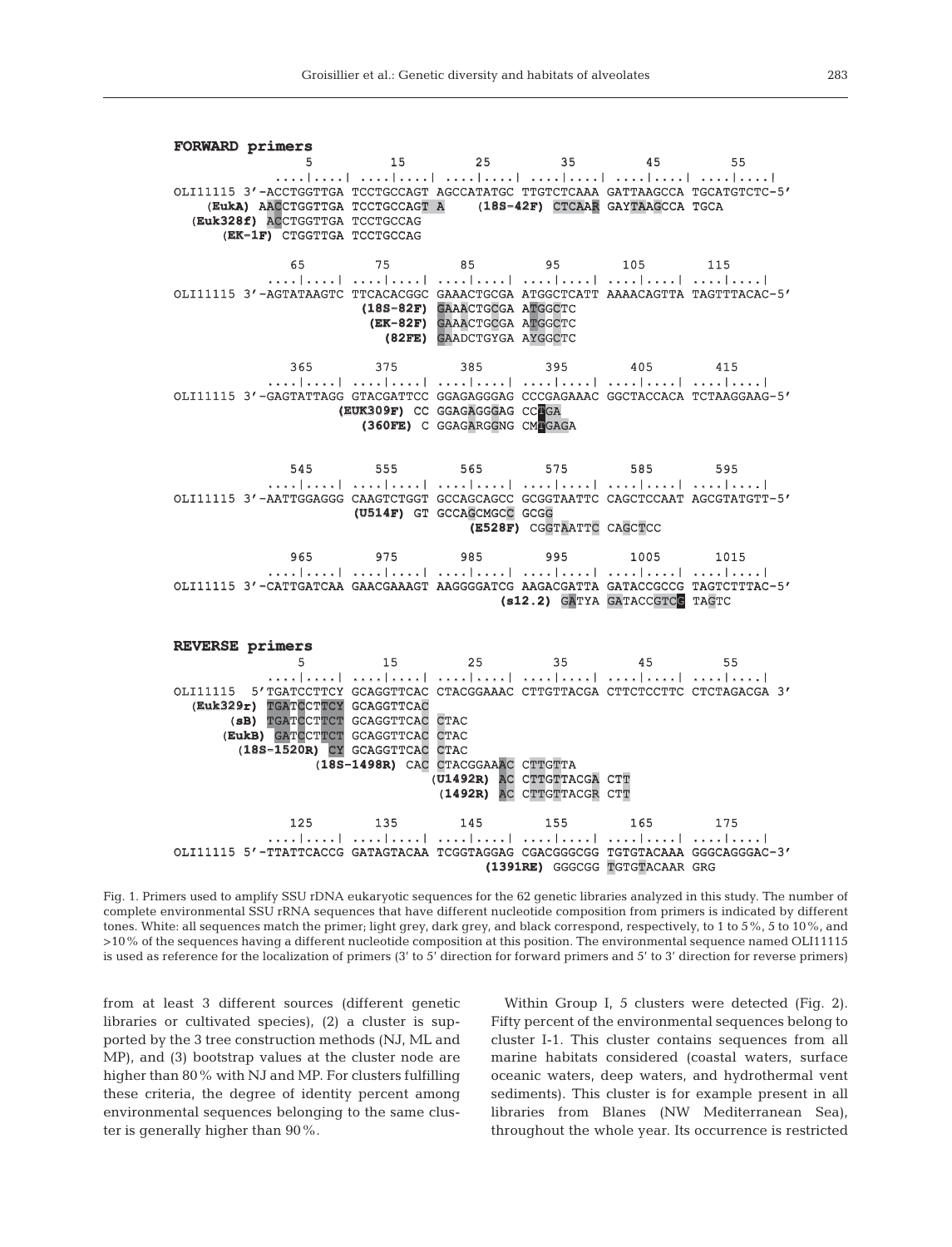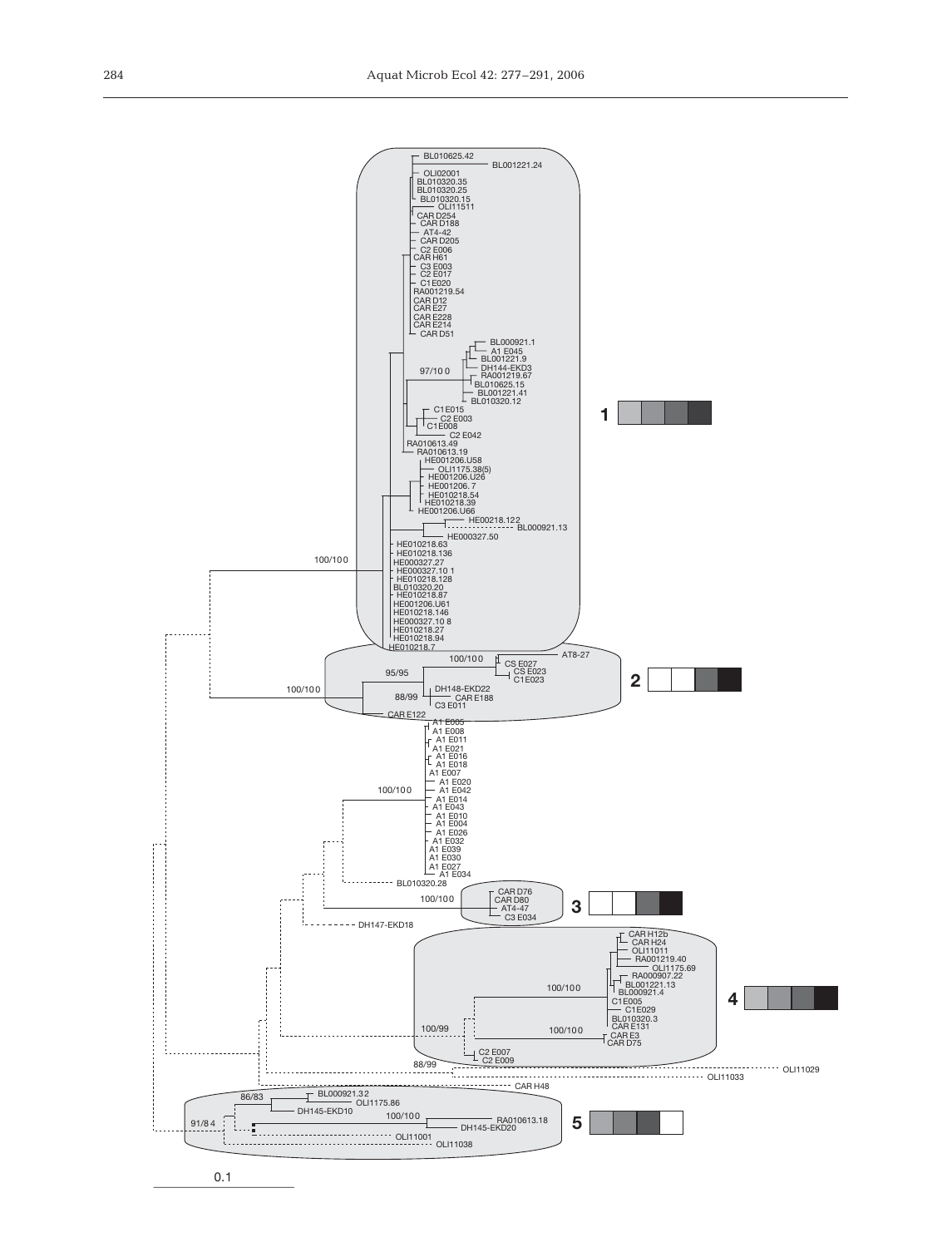285

Fig. 2. Phylogenetic analysis of partial SSU rRNA sequences belonging to novel alveolates Group I. Maximum likelihood tree based upon 118 environmental sequences. Three sequences of apicomplexans (*Sarcocystis muris*, *Toxoplasma gondii*, and *Cyclospora colobii*) were treated as outgroup (removed from the tree for clarity). The Gblock software retained 480 positions for phylogenetic analyses from the 516 initial nucleotides. A GTR+G model was selected by Modeltest 3.06 using the following parameters: Lset Base = (0.2627 0.1810 0.2622), Nst = 6, Rmat = (1.0000 2.8775 1.0000 1.0000 4.6908), Rates = gamma, Shape = 0.5006, Pinvar  $= 0$  (-lnL  $= 6309.34567$ ). The scale bar corresponds to 0.1% sequence divergence. Neighbor-joining and maximum parsimony bootstrap values are indicated at the nodes of major branches (1000 replicates in each case, values >70% shown). Dark lines join sequences that share more than 90% sequence identity. Clusters are indicated in grey (for the procedure of cluster definition see text). The marine habitats from which sequences have been retrieved are indicated for each cluster by tones of different % of black, from left to right. Left and 20% grey: coastal ecosystems; middle left and 40% grey: oceanic surface waters; middle right and 60% grey: deep waters (oxic or anoxic); right and 80% grey: hydrothermal vents. White indicates absence of environmental sequences belonging to novel alveolates Group I in corresponding habitats (result restricted to genetic libraries analyzed in this study)

to 2 genetic libraries from Roscoff in the English Channel (RA001219 and RA010613), and 3 genetic libraries from Helgoland in the North Sea (He000323, He001206 and He010218). Cluster I-4 is also widespread in marine ecosystems. In contrast, clusters I-2 and I-3 have been exclusively retrieved from deep marine waters or hydrothermal vent sediments. Both clusters include environmental sequences retrieved from the Atlantic (López-García et al. 2003) as well as from the Pacific (Edgcomb et al. 2002). Finally, cluster I-5 is only composed of sequences retrieved from 3 different genetic libraries, namely from Pacific surface waters, Antarctic deep waters, and NW Mediterranean coastal waters (Fig. 2).

In comparison, the genetic diversity of alveolate Group II is much wider (Fig. 3). We were able to define 16 clusters. However, 28 environmental sequences were too divergent to be included in any of these clusters; therefore, additional clusters probably exist and will have to wait for additional sequences in order to be further characterized. Most of the clusters were retrieved exclusively from surface marine waters (clusters II-1, 2, 3, 4, 5, 8, 10, 11, 12, 13, and 16), whereas 2 clusters (II-9 and 15) are restricted to extreme environments (anoxic or deep waters and hydrothermal sediments). In contrast to Group I, no cluster contains sequences retrieved from both surface waters and deep ecosystems. Sequences from the parasite *Amoebophrya* spp. are present in 4 independent clusters (II-1, 2, 3, and 4), that appear to be restricted to coastal and oceanic surface waters. Clusters II-1, 3, 4, 8, and 10 contain the largest number of sequences.

Based on this analysis of partial sequences, we selected 26 clones for complete sequencing of the rRNA gene. We aimed at obtaining at least one complete sequence per cluster. Analysis of these sequences revealed a probable chimera, the sequence RA010613.20, for which the beginning of the gene appear to be related to stramenopiles. Environmental sequence DH145-EKD20 was also confirmed to be a chimera (Berney et al. 2004). Both sequences were removed from the analyses of complete sequences. Full length sequences, together with those already available for other representative alveolates, were analyzed using NJ, MP, ML, and Bayesian methods (Fig. 4), the latter 2 providing similar tree topologies.

In agreement with published analyses, ciliates are the most basal lineage to emerge within alveolates according to all 4 methods. Apicomplexa and related flagellates (*Colpodella*, *Cryptosporidium*, *Perkinsus*, and gregarines) are grouped together by MP, whereas *Perkinsus* forms an independent lineage by NJ and Bayesian inference. Group I, Group II, and dinoflagellates are closely related in all our phylogenetic analyses. *Hematodinium* is always placed at the base of Group II, with the exception of MP (position not supported by the bootstrap analysis). The monophyly of Group I and Group II (with the exclusion of *Hematodinium*) is supported by relatively high bootstrap values for NJ and MP (better than 90%). The enigmatic environmental sequence OLI11005 was placed at the base of dinoflagellates with MP and NJ, and at the base of Group II (including *Hematodinium*) with Bayesian inference and ML. None of these placements were supported by bootstrap analyses. This sequence is closely related to the partial environmental sequences of BL010625.44 and RA000609.43.

#### **DISCUSSION**

'Novel' marine alveolates belong to 2 independent and well supported lineages, Group I and Group II. Group I is entirely composed of environmental sequences, whereas Group II also includes the parasite *Amoebophrya* (Syndiniales, dinoflagellates). This organism was described by Koeppen as *Hyalosaccus ceratii* more than a century ago (1903), which renders its 'novelty' quite relative. Furthermore, several phylogenetic analyses suggest that the SSU rRNA sequences of *Hematodinium* sp. (Syndiniales), a parasite of the blue crab (Gruebl et al. 2002), is closely related to those of Group II. Therefore the whole Group II may corre-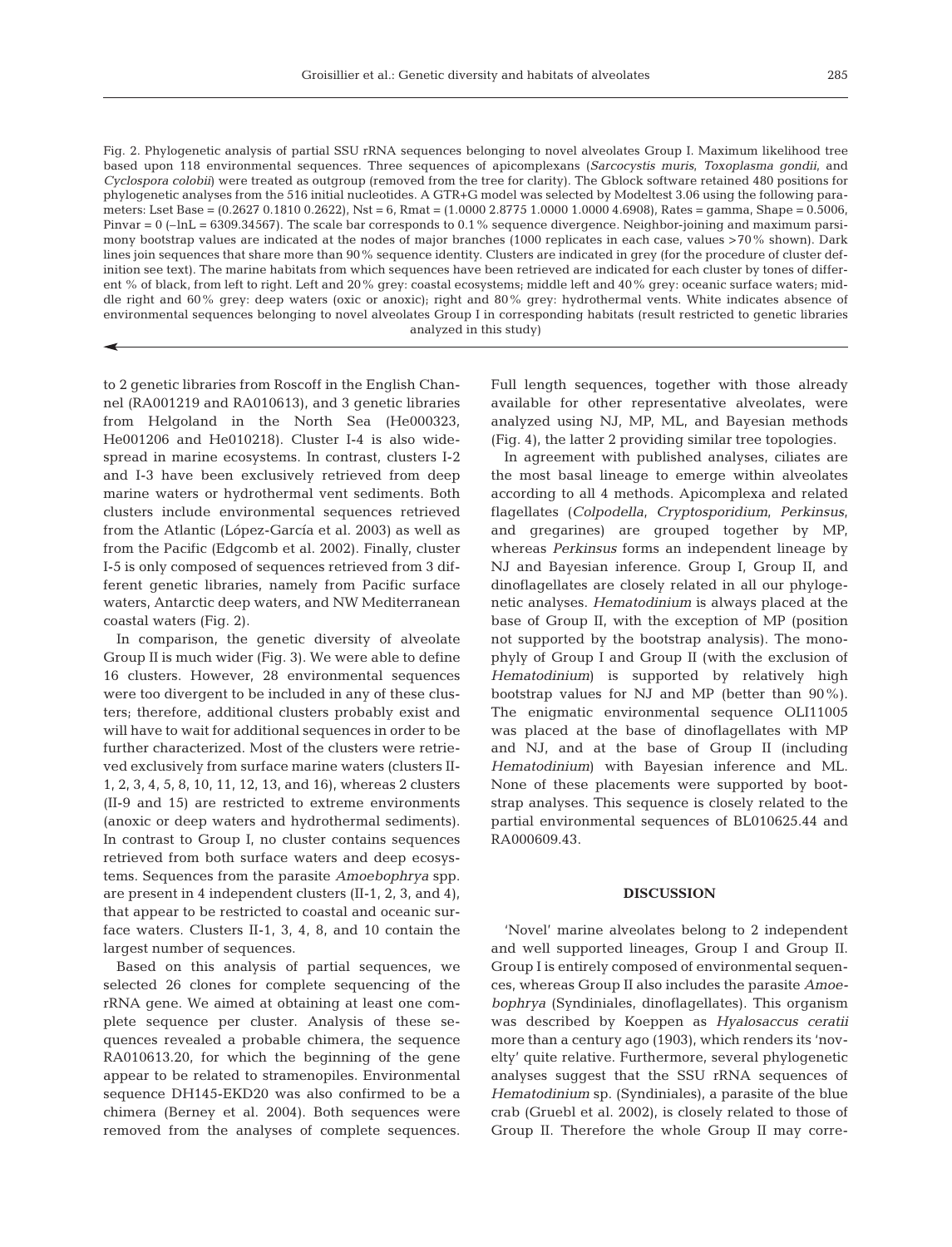

Fig. 3. Phylogenetic analysis of partial SSU rRNA sequences belonging to novel alveolates Group II. Maximum likelihood tree based upon the analysis of 164 sequences. Three sequences of apicomplexans were used as outgroup (removed from the tree for clarity). The Gblock software retained 474 positions for phylogenetic analyses from the initial 534 initial position. A GTR+G model was selected by Modeltest 3.06 using the following parameters: Lset Base =  $(0.2736\ 0.1700\ 0.2545)$ , Nst = 6, Rmat =  $(1.0000$ 3.3780 1.2804 1.2804 4.9683), Rates = gamma, Shape = 0.6108, Pinvar = 0.1155 (–lnL 11989.71615). Other definitions as in Fig. 2

spond to the order Syndiniales (= Syndinia) (Corliss 1984), which are partially or entirely intracellular parasites and truly heterotrophic (they lack any chloroplast). They have been observed in a great variety of marine hosts, such as dinoflagellates, radiolarians, ciliates, crabs, or copepod eggs. All these parasites produce motile cells (dinospores) that have the general appearance and swimming behavior of other dinoflagellates. However, important cytological diagnostic features of dinoflagellates, such as the dinokaryon (nucleus with permanently condensed chromosome and without nucleosomal histones), are absent in Syndiniales. Our analysis, which includes 26 novel complete SSU rDNA sequences and relies on 4 different phylogenetic reconstruction methods, places these 2 alveolate lineages as independent groups closely

related to dinoflagellates. These results contradict several previous studies that placed the enigmatic dinoflagellate *Noctiluca scintillans* at a more basal position than Groups I and II (Moon-van der Staay et al. 2001, Leander et al. 2003a, Berney et al. 2004, Saldarriaga et al. 2004, Taylor 2004). Nevertheless, even after the addition of a substantial number of novel complete sequences, we are not able to completely elucidate the phylogenetic placement of these lineages, since our analyses are not supported by high bootstrap values. More conserved eukaryotic genes, such as those coding for heat shock protein 90 (hsp90) or actin, that have provided more robust phylogenies of alveolates (Leander & Keeling 2004), are probably required to elucidate the position of these novel lineages relative to that of dinoflagellates.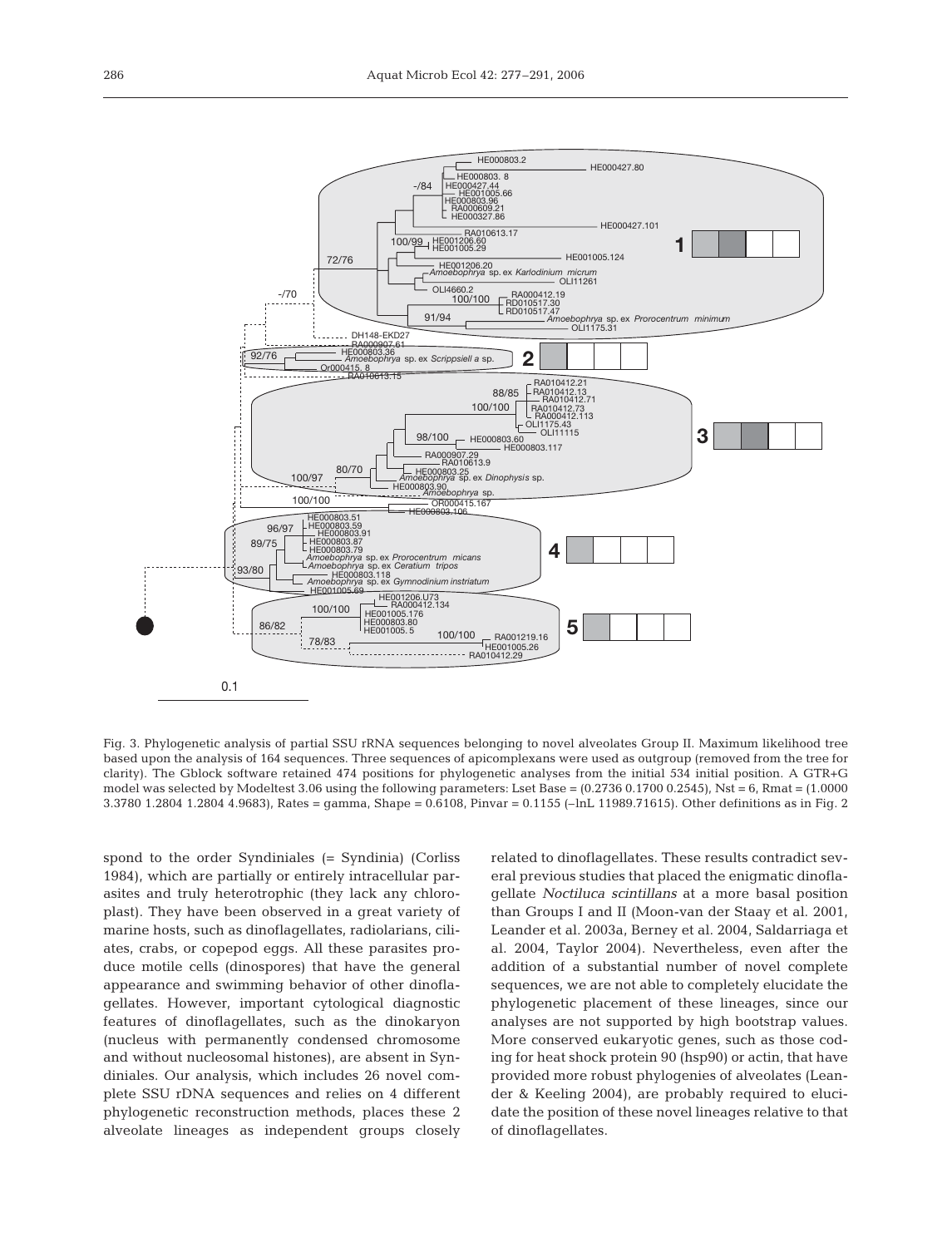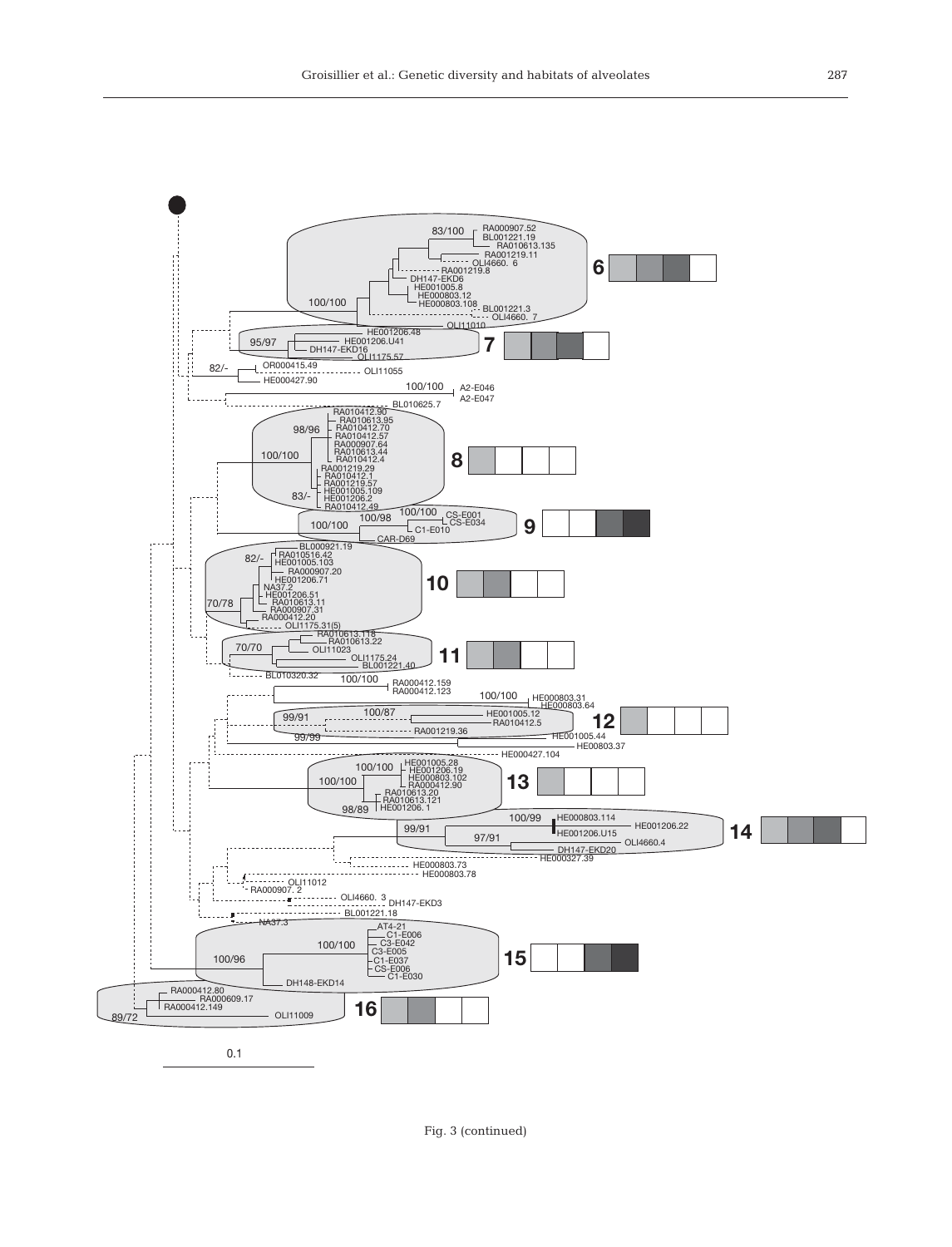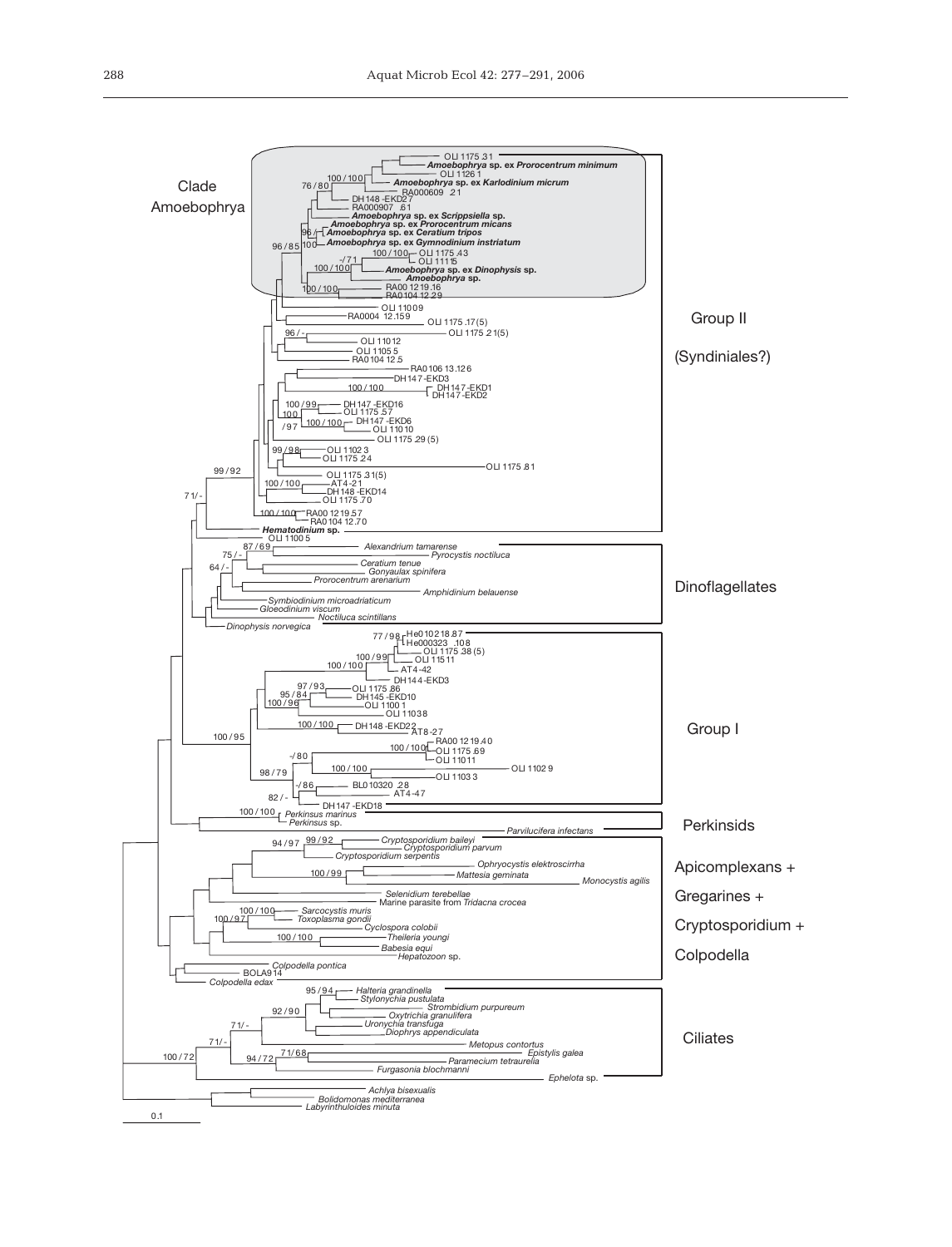Fig. 4. Bayesian phylogeny of alveolates based on the analysis of 108 nearly complete SSU rRNA sequences. Three sequences of stramenopiles were treated as outgroup. The Gblock software retained 1473 positions for phylogenetic analyses from the 2133 initial positions. Neighbor-joining and Maximum parsimony bootstrap values (1000 replicates in each case, values >70% shown) are indicated at the nodes of major branches. The scale bar corresponds to 0.1% sequence divergence. Sequences in dark belong to known parasites from the Syndiniales. The clade, supported by high bootstrap values, formed by *Amoebophrya* and environmental sequences and regrouping clusters 1 to 5 is outlined in grey. This tree topology is identical to that obtained by ML analysis, using a GTR+G+I model (selected by Modeltest 3.06), using the following parameters: Lset Base =  $(0.2757 0.1787 0.2494)$ , Nst = 6, Rmat = (1.0746 2.9600 1.2514 1.0820 4.7079), Rates = gamma, Shape = 0.7091, Pinvar = 0.2330 (–lnL 39844.13337)

Our analysis, nevertheless, yields some general trends in the ecological distribution of these enigmatic alveolates. Although widespread in marine waters, these alveolate lineages have not been detected in freshwater ecosystems. This is consistent with the fact that all Syndiniales described so far are marine organisms. Groups I and II have been retrieved from very different marine habitats, but some clusters appear to be restricted to specific habitats. In fact, only 2 clusters from Group I (I-1 and I-4) have been retrieved from all the marine habitats explored, which range from marine surface waters (both oceanic and coastal) to anoxic habitats, including deep ocean waters and hydrothermal sediments. Therefore, these 2 clusters must contain anaerobic (or anoxy-tolerant organisms), as well as truly heterotrophic organisms. Within these 2 groups, Group I-1 contains the largest number of environmental clones (59). This is equivalent to some marine stramenopile clusters (MAST) that are widely distributed among different marine systems and that account for most clones in environmental genetic libraries, such as MAST-1, MAST-3, MAST-4 and MAST-7 (Massana et al. 2004b). In contrast, some clusters belonging to either Group I or II have only been detected up to now in 'extreme' environments (anoxic or hydrothermal, see I-2, I-3, II-9, and II-15). Group I-2 and Group I-3 contain very closely related environmental sequences that were retrieved independently from anoxic waters and hydrothermal sediments. In fact, deep-sea vents and anoxic organic rich ecosystems (whale skeletons for example) are known to contain invertebrates that are similar with respect to their phylogeny and ecology, as both ecosystems are highly dependent on symbiotic associations with prokaryotic organisms (Van-Dover et al. 2002). These 2 clusters are not directly related; consequently they probably constitute secondary divergent adaptations to extreme environments rather than having retained common ancestral characters. These clusters could be targeted to identify protists highly specialized to these habitats. Many Group II clusters were only detected in coastal ecosystems. Coastal waters represent 1/3 of the marine habitats that have been explored by environmental eukaryotic rDNA libraries. Consequently, it is probable that these clusters have been undersampled in other ecosystems. Still, Group II is the dominant eukaryotic lineage in the majority of coastal genetic libraries, except in coastal Mediterranean Sea waters (Blanes, Spain). Groups II-1 to II-5 form a monophyletic assemblage that contains several sequences obtained from different isolates belonging to the species complex of *Amoebophrya ceratii*, a parasite that infects marine dinoflagellates. Because these 5 clusters are monophyletic and supported by high bootstrap values, it is reasonable to hypothesize that all these sequences belong to *Amoebophrya ceratii*-like organisms, with a similar parasitic trophic mode. It is important to note that the '*Amoebophrya ceratii*-like' clusters do not contain sequences from sediments or anoxic ecosystems. In fact, all the environmental sequences from the *Amoebophrya ceratii*-clusters have been retrieved from surface waters with the exception of one (DH148- EKD27) obtained from deep waters collected in the Antarctic Ocean. Within the species complex *Amoebophrya ceratii*, strains that are genetically different have different host specificity (Coats & Park 2002, Gunderson et al. 2002). This specificity may drastically increase the genetic diversity of the whole group, each genotype being specific for a reduced number of hosts. However, in our analyses, the phylogeny of these parasites does not appear to be linked with the phylogeny of their hosts. As an example, the strain of *Ameobophrya* that parasites the dinoflagellate *Prorocentrum minimum* is more closely related to the strain of *Amoebophrya* that infect *Karlodinium micrum* than the strain able to infect *Prorocentrum micans* (Fig. 3). The evolutionary history of these parasites is therefore probably different from that of their host. Dinoflagellates contain both autotrophic and heterotrophic organisms and constitute an important component of the plankton able to colonize the whole water column. They are also successful bloomers in coastal waters. Other described species of *Amoebophrya* are able to infect very different protists such as ciliates, Acantharians, or even other parasites (Cachon & Cachon 1987). Considering that this group is widespread, parasitism could therefore be an important, but largely unexplored process in marine ecology, on the same level as viral lysis or flagellate predation.

In summary, the analysis provided in this paper serves 3 purposes. First it provides the first detailed phylogenetic analyses of 2 important novel alveolate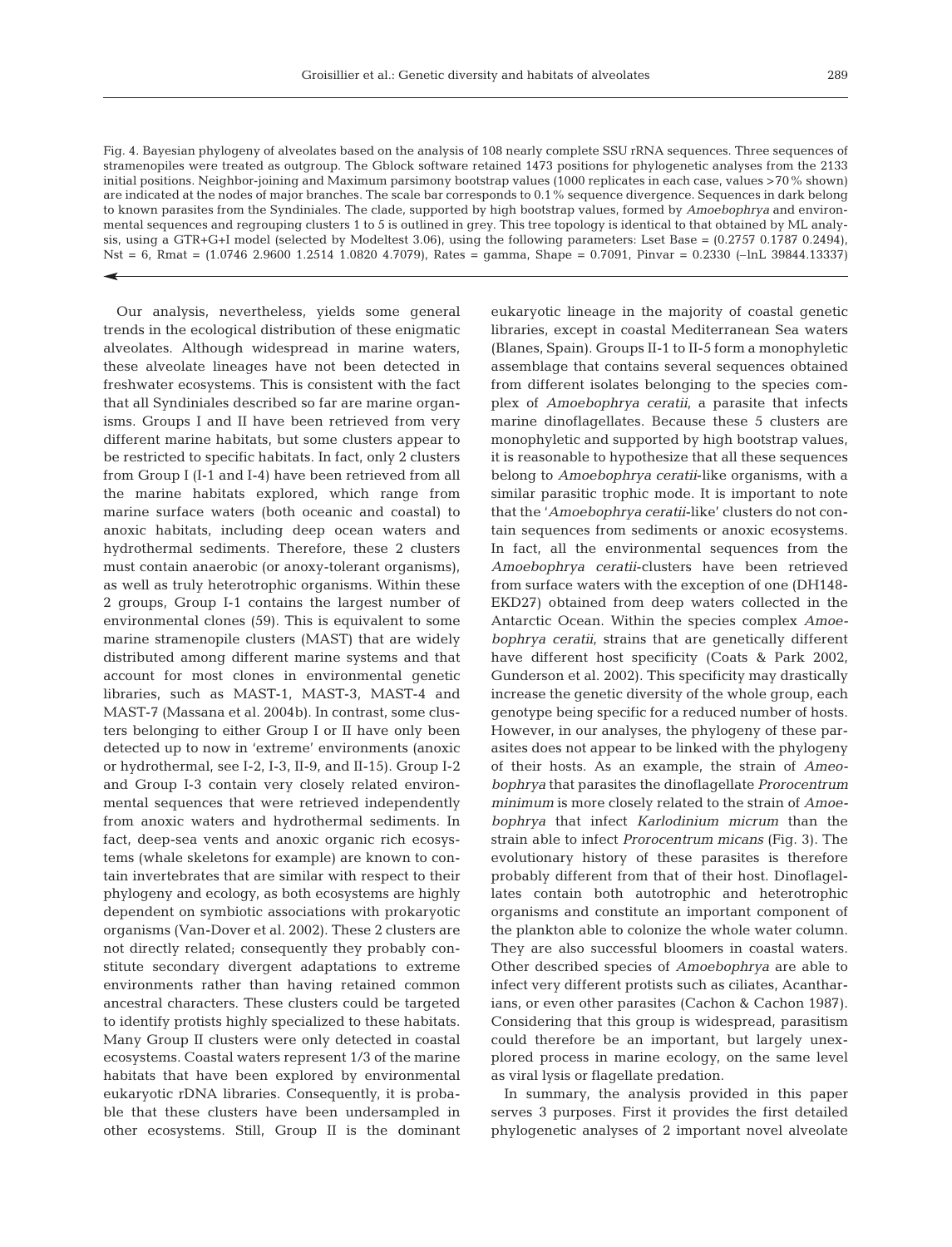lineages. Second, it suggests strongly that some clusters within each of the 2 lineages correspond to highly specialized habitats or life modes (parasitism). Third, it forms the base to define novel oligonucleotide probes that will help to visualize these organisms in natural samples.

*Acknowledgements*. This work was supported by the EU project PICODIV (EVK3-CT1999-00021), as well as project funded by the 'Centre de Ressources Biologiques' and the GIS 'Génomique Marine' from France.

#### LITERATURE CITED

- Amaral-Zettler LA, Gomez F, Zettler E, Keenan BG, Amils R, Sogin ML (2002) Microbiology: eukaryotic diversity in Spain's river of fire. Nature 417:137
- Berney C, Fahrni J, Pawlowski J (2004) How many novel eukaryotic 'kingdoms'? Pitfalls and limitations of environmental DNA surveys. BMC Biol 2:13
- Cachon J, Cachon M (1987) Parasitic dinoflagellates. In: Taylor FJR (ed) The biology of dinoflagellates, Vol 21. Blackwell Scientific Publications, Oxford, p 571–611
- Cavalier-Smith T (1993) Kingdom Protozoa and its 18 phyla. Microbiol Rev 57:953–994
- Coats DW, Park MG (2002) Parasitism of photosynthetic dinoflagellates by three strains of *Amoebophrya* (Dinophyta): parasite survival, infectivity, generation time, and host specificity. J Phycol 38:520–528
- Corliss JO (1984) The kingdom Protista and its 45 Phyla. Biosystems 17:87–126
- Dawson SC, Pace NR (2002) Novel kingdom-level eukaryotic diversity in anoxic environments. Proc Natl Acad Sci USA 99:8324–8329
- Delong EF (1992) Archaea in coastal marine environments. Proc Natl Acad Sci USA 89:5685–5689
- Díez B, Pedrós-Alió C, Massana R (2001) Study of genetic diversity of eukaryotic picoplankton in different oceanic regions by small-subunit rRNA gene cloning and sequencing. Appl Environ Microbiol 67:2932–2941
- Edgcomb VP, Kysela DT, Teske A, de Vera Gomez A, Sogin ML (2002) Benthic eukaryotic diversity in the Guaymas basin hydrothermal vent environment. Proc Natl Acad Sci USA 99:7658–7662
- Fuhrman AJ, McCallum K, Davis AA (1992) Novel major archae-bacterial group from marine plankton. Nature 356: 148–149
- Giovannoni SJ, Britschgi TB, Moyer CL, Field KG (1990) Genetic diversity in Sargasso Sea bacterioplankton. Nature 345:60–63
- Gruebl T, Frischer ME, Sheppard M, Neumann M, Maurer AN, Lee RF (2002) Development of an 18S rRNA genetargeted PCR-based diagnostic for the blue crab parasite *Hematodinium* sp. Dis Aquat Org 49:61–70
- Gunderson JH, John SA, Boman WC, Coats DW (2002) Multiple strains of the parasitic dinoflagellate *Amoebophrya* exist in Chesapeake Bay. J Eukaryot Microbiol 49:469–474
- Hall TA (1999) BioEdit: a user-friendly biological sequence alignment editor and analysis program for windows 95/98/NT. Nucl Acids Symp Ser 41:95–98
- Huelsenbeck JP, Ronquist F (2001) MrBayes: Bayesian inference of phylogenetic trees. Bioinformatics 17:754–755
- Koeppen N (1903) *Hyalosaccus ceratii* nov. gen. et sp.' parasit Dinoflagellat'. Zapiski Kiev Obshch 16:89–135
- Kuvardina ON, Leander BS, Aleshin VV, Mylnikov AP, Keel-

ing PJ, Simdyanov TG (2002) The phylogeny of colpodellids (Alveolata) using small subunit rRNA gene sequences suggests they are the free-living sister group to apicomplexans. J Eukaryot Microbiol 49:498–504

- Leander BS, Clopton RE, Keeling PJ (2003a) Phylogeny of gregarines (Apicomplexa) as inferred from small-subunit rDNA and b-tubulin. Int J Syst Evol Microbiol 53:345–354
- Leander BS, Keeling PJ (2004) Early evolutionary history of dinoflagellates and apicomplexans (Alveolata) as inferred from HSP90 and actin phylogenies. J Phycol 40: 341–350
- Leander BS, Kuvardina ON, Aleshin VV, Mylnikov AP, Keeling PJ (2003b) Molecular phylogeny and surface morphology of *Colpodella edax* (Alveolata): insights into the phagotrophic ancestry of Apicomplexans. J Eukaryot Microbiol 50:334–340
- Lefranc M, Thénot A, Lepère C, Debroas D (2005) Genetic diversity of small eukaryotes in lakes differing by their trophic status. Appl Environ Microbiol 71:5935–5942
- López-García P, Philippe H, Gail F, Moreira D (2003) Autochthonous eukaryotic diversity in hydrothermal sediment and experimental microcolonizers at the mid-Atlantic ridge. Proc Natl Acad Sci USA 100:697–702
- López-García P, Rodríguez-Valera F, Pedrós-Alió C, Moreira D (2001) Unexpected diversity of small eukaryotes in deep-sea Antarctic plankton. Nature 409:603–607
- Massana R, Balagué V, Guillou L, Pedrós-Alió C (2004a) Picoeukaryotic diversity in an oligotrophic coastal site studied by molecular and culturing approaches. FEMS Microbiol Ecol 50:231–243
- Massana R, Castresana J, Balagué V, Guillou L, Romari K, Groisillier A, Valentin K, Pedrós-Alió C (2004b) Phylogenetic and ecological analysis of novel marine stramenopiles. Appl Environ Microbiol 70:3528–3534
- Medlin LK, Metfies K, Wiltshire K, Mehl H, Valentin K (2006) Picoplankton diversity at the Helgoland time serie site as assessed by three molecular methods. Microb Ecol (in press)
- Moon-van der Staay SY, Watcher RD, Vaulot D (2001) Oceanic 18S rDNA sequences from picoplankton reveal unsuspected eukaryotic diversity. Nature 409:607–610
- Moreira D, López-García P (2002) The molecular ecology of microbial eukaryotes unveils a hidden world. Trends Microbiol 10:31–38
- Norén F, Moestrup Ø, Rehnstam-Holm A-S (1999) *Parvilucifera infectans* Norén et Moestrup gen. et sp. nov. (Perkinsozoa phylum nov.): a parasitic flagellate capable of killing toxic microalgae. Eur J Protist 35:233–254
- Patterson DJ (1999) The diversity of eukaryotes. Am Nat 154: 96–124
- Posada D, Crandall KA (1998) Modeltest: testing the model of DNA substitution. Bioinformatics 14:817–818
- Romari K, Vaulot D (2004) Composition and temporal variability of picoeukaryote communities at a coastal site of the English channel from 18S rDNA sequences. Limnol Oceanogr 49:784–798
- Saldarriaga JF, McEwan ML, Fast NM, Taylor FJR, Keeling PJ (2003) Multiple protein phylogenies show that *Oxyrrhis marina* and *Perkinsus marinus* are early branches of the dinoflagellate lineage. Int J Syst Evol Microbiol 53: 355–365
- Saldarriaga JF, Taylor FJR, Cavalier-Smith T, Menden-Deuer S, Keeling PJ (2004) Molecular data and the evolutionary history of dinoflagellates. Eur J Protist 40:85–111
- Slapeta J, Moreira D, López-García P (2005) The extent of protist diversity: insights from molecular ecology of freshwater eukaryotes. Proc R Soc Ser B 3195:1–9